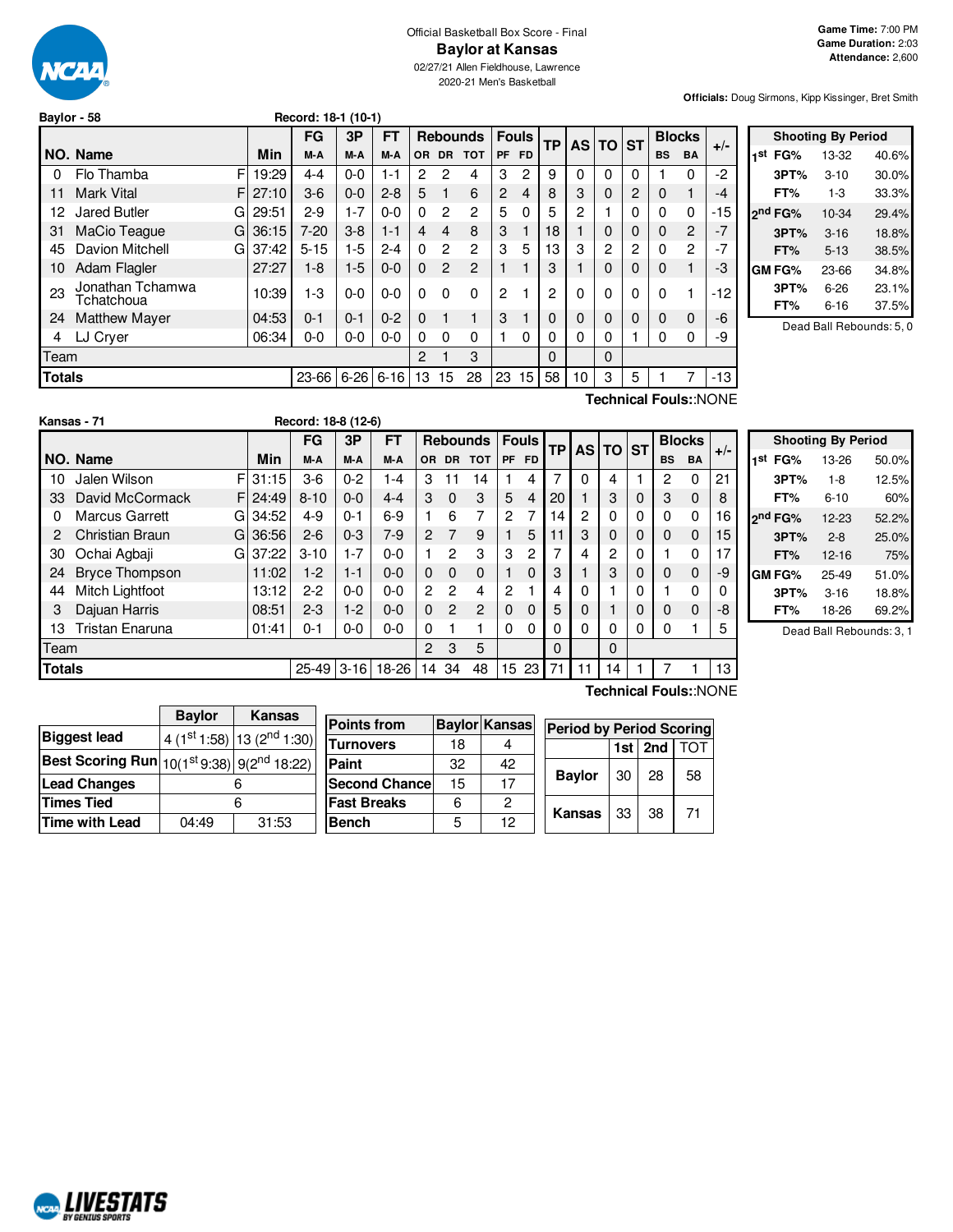

02/27/21 Allen Fieldhouse, Lawrence 2020-21 Men's Basketball

**Officials:** Doug Sirmons, Kipp Kissinger, Bret Smith

#### **Period 1**

| <b>Quarter Starters:</b> |                                                                                   |            |               |                |                                      |                                                           |
|--------------------------|-----------------------------------------------------------------------------------|------------|---------------|----------------|--------------------------------------|-----------------------------------------------------------|
| Kansas                   | 0 Garrett M                                                                       | 2 Braun C  | 10 Wilson J   |                | 30 Agbaji O                          | 33 McCormack D                                            |
| <b>Baylor</b>            | 0 Thamba F                                                                        | 11 Vital M | 12 Butler J   |                | 31 Teague M                          | 45 Mitchell D                                             |
| <b>Game Time</b>         | Kansas                                                                            |            | Score         | <b>Diff</b>    |                                      | <b>Baylor</b>                                             |
| 20:00                    | 33 MCCORMACK D jumpball lost                                                      |            |               |                | 0 THAMBA F jumpball won              |                                                           |
| 19:40                    |                                                                                   |            |               |                |                                      | 11 VITAL M 2pt FG outside the paint, jump shot missed     |
| 19:37                    | 30 AGBAJI O defensive rebound (1)                                                 |            |               |                |                                      |                                                           |
| 19:37                    | jump ball situation                                                               |            |               |                |                                      |                                                           |
| 19:23                    | 33 MCCORMACK D 2pt FG in the paint, layup made (2)                                |            | 2-0           | $\overline{2}$ |                                      |                                                           |
| 19:23                    | 0 GARRETT M assist (1)                                                            |            |               |                |                                      |                                                           |
| 19:01                    |                                                                                   |            |               |                | missed                               | 31 TEAGUE M 2pt FG outside the paint, step back jump shot |
| 18:57                    | 10 WILSON J defensive rebound (1)                                                 |            |               |                |                                      |                                                           |
| 18:47                    | 33 MCCORMACK D 2pt FG in the paint, jump shot made (4)                            |            | 4-0           | 4              |                                      |                                                           |
| 18:12                    |                                                                                   |            | 4-2           | $\overline{2}$ |                                      | 0 THAMBA F 2pt FG outside the paint, jump shot made (2)   |
| 17:53                    | 10 WILSON J turnover bad pass (1)                                                 |            |               |                |                                      |                                                           |
| 17:21                    |                                                                                   |            |               |                |                                      | 45 MITCHELL D 3pt FG from turnover, jump shot missed      |
| 17:20                    | defensive rebound (3)                                                             |            |               |                |                                      |                                                           |
| 17:01                    | 30 AGBAJI O 3pt FG, jump shot missed                                              |            |               |                |                                      |                                                           |
| 16:58                    | 33 MCCORMACK D offensive rebound (1)                                              |            |               |                |                                      |                                                           |
| 16:56                    | 30 AGBAJI O 3pt FG second chance, jump shot missed                                |            |               |                |                                      |                                                           |
| 16:52                    |                                                                                   |            |               |                | defensive rebound (1)                |                                                           |
| 16:36                    |                                                                                   |            | $4 - 4$       | 0              |                                      | 45 MITCHELL D 2pt FG in the paint, layup made (2)         |
| 16:17                    | 30 AGBAJI O 3pt FG, jump shot missed                                              |            |               |                |                                      |                                                           |
| 16:15                    |                                                                                   |            |               |                | 31 TEAGUE M defensive rebound (1)    |                                                           |
| 16:03                    |                                                                                   |            |               |                | 0 THAMBA F substitution out          |                                                           |
| 16:03                    |                                                                                   |            |               |                | 45 MITCHELL D substitution out       |                                                           |
| 16:03                    |                                                                                   |            |               |                | 10 FLAGLER A substitution in         |                                                           |
| 16:03                    |                                                                                   |            |               |                |                                      | 23 TCHAMWA TCHATCHOUA J substitution in                   |
| 15:55                    | jump ball situation                                                               |            |               |                |                                      |                                                           |
| 15:55                    |                                                                                   |            | Timeout media |                |                                      |                                                           |
| 15:45                    |                                                                                   |            |               |                | 31 TEAGUE M 3pt FG, jump shot missed |                                                           |
| 15:43                    | defensive rebound (5)                                                             |            |               |                |                                      |                                                           |
| 15:29                    | 33 MCCORMACK D 2pt FG in the paint, layup made (6)                                |            | $6-4$         | $\overline{2}$ |                                      |                                                           |
| 15:29                    | 30 AGBAJI O assist (1)                                                            |            |               |                |                                      |                                                           |
| 15:18                    | 10 WILSON J steal (1)                                                             |            |               |                | 12 BUTLER J turnover lost ball (1)   |                                                           |
| 15:11                    | 30 AGBAJI O 3pt FG from turnover, jump shot missed                                |            |               |                |                                      |                                                           |
| 15:06                    | 2 BRAUN C offensive rebound (1)                                                   |            |               |                |                                      |                                                           |
| 14:59                    | 0 GARRETT M foul drawn (1)                                                        |            |               |                | 12 BUTLER J foul personal (1 - 1)    |                                                           |
| 14:59                    |                                                                                   |            |               |                | 11 VITAL M substitution out          |                                                           |
| 14:59                    |                                                                                   |            |               |                | 31 TEAGUE M substitution out         |                                                           |
| 14:59                    |                                                                                   |            |               |                | 24 MAYER M substitution in           |                                                           |
| 14:59                    |                                                                                   |            |               |                | 45 MITCHELL D substitution in        |                                                           |
| 14:48                    | 33 MCCORMACK D foul drawn (1)                                                     |            |               |                | 24 MAYER M foul personal (1 - 2)     |                                                           |
| 14:38                    | 33 MCCORMACK D 2pt FG from turnover second chance in the<br>paint, layup made (8) |            | $8-4$         | 4              |                                      |                                                           |
| 14:38                    | 30 AGBAJI O assist (2)                                                            |            |               |                |                                      |                                                           |
| 14:18                    |                                                                                   |            |               |                | 12 BUTLER J 3pt FG, jump shot missed |                                                           |

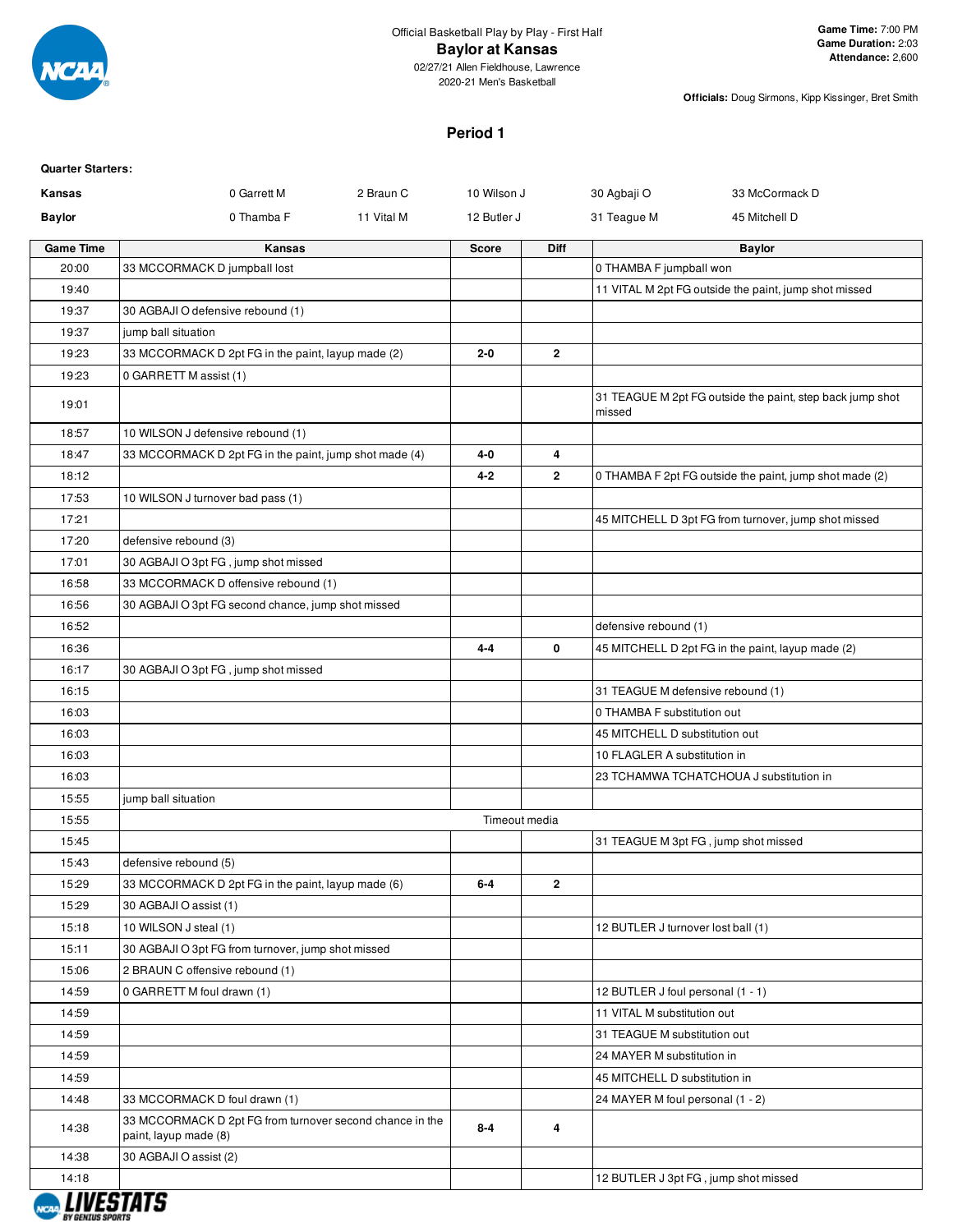

**Officials:** Doug Sirmons, Kipp Kissinger, Bret Smith

| <b>Game Time</b> | Kansas                                                       | <b>Score</b> | Diff           | <b>Baylor</b>                                                |
|------------------|--------------------------------------------------------------|--------------|----------------|--------------------------------------------------------------|
| 14:14            | 10 WILSON J defensive rebound (2)                            |              |                |                                                              |
| 13:58            | 10 WILSON J 3pt FG, jump shot missed                         |              |                |                                                              |
| 13:55            |                                                              |              |                | 45 MITCHELL D defensive rebound (1)                          |
| 13:46            |                                                              |              |                | 12 BUTLER J 3pt FG, jump shot missed                         |
| 13:43            | 0 GARRETT M defensive rebound (1)                            |              |                |                                                              |
| 13:36            | 0 GARRETT M 2pt FG in the paint, floating jump shot made (2) | $10 - 4$     | 6              |                                                              |
| 13:28            |                                                              |              |                | Timeout 30 Sec                                               |
| 13:28            | 2 BRAUN C substitution out                                   |              |                |                                                              |
| 13:28            | 33 MCCORMACK D substitution out                              |              |                |                                                              |
| 13:28            | 24 THOMPSON B substitution in                                |              |                |                                                              |
| 13:28            | 44 LIGHTFOOT M substitution in                               |              |                |                                                              |
| 13:28            |                                                              |              |                | 12 BUTLER J substitution out                                 |
| 13:28            |                                                              |              |                | 23 TCHAMWA TCHATCHOUA J substitution out                     |
| 13:28            |                                                              |              |                | 0 THAMBA F substitution in                                   |
| 13:28            |                                                              |              |                | 31 TEAGUE M substitution in                                  |
| 13:18            |                                                              | $10-6$       | 4              | 45 MITCHELL D 2pt FG in the paint, layup made (4)            |
| 13:04            | 10 WILSON J foul drawn (1)                                   |              |                | 24 MAYER M foul shooting (2 - 3)                             |
| 13:04            | 10 WILSON J free throw 1 - 2 missed                          |              |                |                                                              |
| 13:04            | offensive dead ball rebound (1)                              |              |                |                                                              |
| 13:04            |                                                              |              |                | 24 MAYER M substitution out                                  |
| 13:04            |                                                              |              |                | 11 VITAL M substitution in                                   |
| 13:04            | 10 WILSON J free throw 2 - 2 missed                          |              |                |                                                              |
| 13:02            |                                                              |              |                | 0 THAMBA F defensive rebound (1)                             |
| 12:46            |                                                              |              |                | 45 MITCHELL D 2pt FG outside the paint, jump shot missed     |
| 12:43            |                                                              |              |                | 11 VITAL M offensive rebound (1)                             |
|                  |                                                              |              |                | 31 TEAGUE M 2pt FG second chance outside the paint, floating |
| 12:39            |                                                              |              |                | jump shot missed                                             |
| 12:35            | 30 AGBAJI O defensive rebound (2)                            |              |                |                                                              |
| 12:23            | 24 THOMPSON B 3pt FG, jump shot made (3)                     | $13-6$       | $\overline{7}$ |                                                              |
| 12:23            | 30 AGBAJI O assist (3)                                       |              |                |                                                              |
| 11:58            |                                                              | $13 - 8$     | 5              | 0 THAMBA F 2pt FG in the paint, dunk, made (4)               |
| 11:58            |                                                              |              |                | 31 TEAGUE M assist (1)                                       |
| 11:46            | 44 LIGHTFOOT M foul offensive (1 - 1)                        |              |                | 45 MITCHELL D foul drawn (1)                                 |
| 11:46            | 44 LIGHTFOOT M turnover offensive (1)                        |              |                |                                                              |
| 11:46            |                                                              |              | Timeout media  |                                                              |
| 11:46            | 0 GARRETT M substitution out                                 |              |                |                                                              |
| 11:46            | 10 WILSON J substitution out                                 |              |                |                                                              |
| 11:46            | 2 BRAUN C substitution in                                    |              |                |                                                              |
| 11:46            | 3 HARRIS D substitution in                                   |              |                |                                                              |
| 11:33            |                                                              |              |                | 10 FLAGLER A 3pt FG from turnover, jump shot missed          |
| 11:29            | 3 HARRIS D defensive rebound (1)                             |              |                |                                                              |
| 11:13            | 30 AGBAJI O turnover bad pass (1)                            |              |                | 11 VITAL M steal (1)                                         |
| 10:56            |                                                              | 13-10        | 3              | 11 VITAL M 2pt FG from turnover in the paint, layup made (2) |
| 10:56            |                                                              |              |                | 45 MITCHELL D assist (1)                                     |
| 10:35            | 24 THOMPSON B 2pt FG in the paint, layup missed              |              |                |                                                              |
| 10:33            | 44 LIGHTFOOT M offensive rebound (1)                         |              |                |                                                              |
| 10:28            | 24 THOMPSON B turnover out of bounds (1)                     |              |                |                                                              |
| 10:28            | 30 AGBAJI O substitution out                                 |              |                |                                                              |
| 10:28            | 44 LIGHTFOOT M substitution out                              |              |                |                                                              |

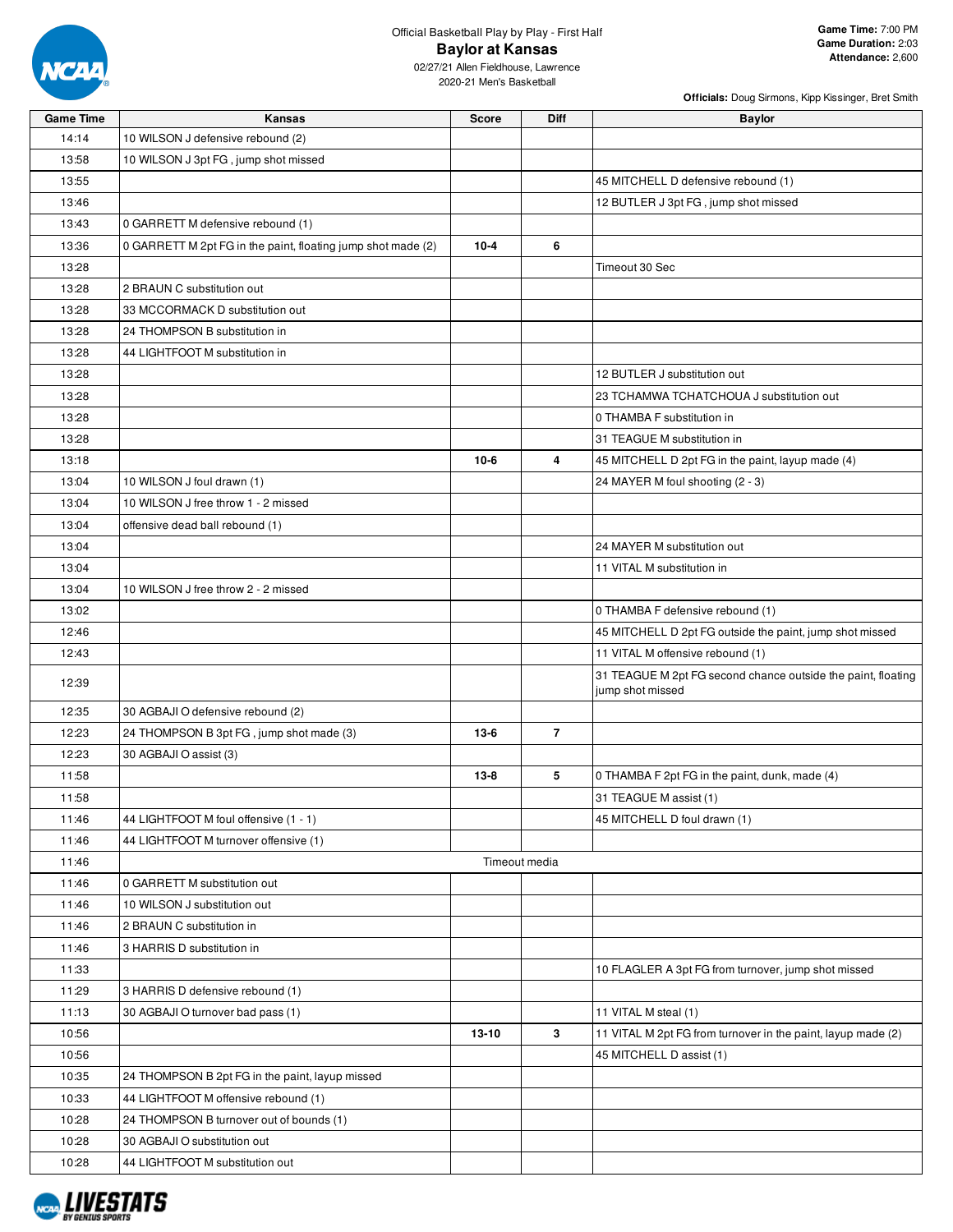

| <b>Game Time</b> | Kansas                                                                 | <b>Score</b> | <b>Diff</b>   | <b>Baylor</b>                                                          |
|------------------|------------------------------------------------------------------------|--------------|---------------|------------------------------------------------------------------------|
| 10:28            | 10 WILSON J substitution in                                            |              |               |                                                                        |
| 10:28            | 33 MCCORMACK D substitution in                                         |              |               |                                                                        |
| 10:28            |                                                                        |              |               | 0 THAMBA F substitution out                                            |
| 10:28            |                                                                        |              |               | 12 BUTLER J substitution in                                            |
| 10:08            |                                                                        | $13 - 13$    | 0             | 10 FLAGLER A 3pt FG from turnover, jump shot made (3)                  |
| 10:08            |                                                                        |              |               | 12 BUTLER J assist (1)                                                 |
| 09:42            | 10 WILSON J turnover bad pass (2)                                      |              |               | 11 VITAL M steal (2)                                                   |
| 09:38            |                                                                        | $13 - 16$    | -3            | 45 MITCHELL D 3pt FG fast break from turnover, jump shot<br>made $(7)$ |
| 09:37            | Timeout 30 Sec                                                         |              |               |                                                                        |
| 09:37            | 3 HARRIS D substitution out                                            |              |               |                                                                        |
| 09:37            | 0 GARRETT M substitution in                                            |              |               |                                                                        |
| 09:07            | 10 WILSON J 2pt FG outside the paint, jump shot missed                 |              |               |                                                                        |
| 09:02            | 33 MCCORMACK D offensive rebound (2)                                   |              |               |                                                                        |
| 09:02            | 33 MCCORMACK D 2pt FG second chance in the paint, layup<br>made $(10)$ | $15 - 16$    | $-1$          |                                                                        |
| 08:45            | 33 MCCORMACK D foul shooting (1 - 2)                                   |              |               | 11 VITAL M foul drawn (1)                                              |
| 08:45            |                                                                        |              |               | 11 VITAL M free throw 1 - 2 missed                                     |
| 08:45            |                                                                        |              |               | offensive dead ball rebound (1)                                        |
| 08:45            |                                                                        |              |               | 11 VITAL M free throw 2 - 2 missed                                     |
| 08:44            | 10 WILSON J defensive rebound (3)                                      |              |               |                                                                        |
| 08:15            | 0 GARRETT M 2pt FG in the paint, floating jump shot missed             |              |               |                                                                        |
| 08:11            |                                                                        |              |               | 31 TEAGUE M defensive rebound (2)                                      |
| 08:06            |                                                                        | $15 - 18$    | -3            | 31 TEAGUE M 2pt FG in the paint, layup made (2)                        |
| 08:06            |                                                                        |              |               | 11 VITAL M assist (1)                                                  |
| 07:50            | 10 WILSON J 2pt FG in the paint, layup made (2)                        | $17 - 18$    | $-1$          |                                                                        |
| 07:50            | 33 MCCORMACK D assist (1)                                              |              |               |                                                                        |
| 07:50            | 10 WILSON J foul drawn (2)                                             |              |               | 12 BUTLER J foul shooting (2 - 4)                                      |
| 07:50            |                                                                        |              | Timeout media |                                                                        |
| 07:50            | 24 THOMPSON B substitution out                                         |              |               |                                                                        |
| 07:50            | 30 AGBAJI O substitution in                                            |              |               |                                                                        |
| 07:50            |                                                                        |              |               | 10 FLAGLER A substitution out                                          |
| 07:50            |                                                                        |              |               | 11 VITAL M substitution out                                            |
| 07:50            |                                                                        |              |               | 4 CRYER L substitution in                                              |
| 07:50            |                                                                        |              |               | 23 TCHAMWA TCHATCHOUA J substitution in                                |
| 07:50            | 10 WILSON J free throw 1 - 1 made (3)                                  | $18-18$      | 0             |                                                                        |
| 07:20            |                                                                        | 18-20        | -2            | 31 TEAGUE M 2pt FG in the paint, layup made (4)                        |
| 06:56            | 30 AGBAJI O 2pt FG in the paint, driving layup made (2)                | 20-20        | 0             |                                                                        |
| 06:44            |                                                                        |              |               | 45 MITCHELL D 3pt FG, jump shot missed                                 |
|                  |                                                                        |              |               |                                                                        |
| 06:41            | 10 WILSON J defensive rebound (4)<br>33 MCCORMACK D foul drawn (2)     |              |               | 4 CRYER L foul shooting (1 - 5)                                        |
| 06:22            |                                                                        |              |               |                                                                        |
| 06:22            | 33 MCCORMACK D free throw 1 - 2 made (11)                              | 21-20        | $\mathbf{1}$  |                                                                        |
| 06:22            | 33 MCCORMACK D free throw 2 - 2 made (12)                              | 22-20        | $\mathbf{2}$  |                                                                        |
| 06:14            | 0 GARRETT M foul personal (1 - 3)                                      |              |               | 45 MITCHELL D foul drawn (2)                                           |
| 06:14            |                                                                        |              |               | 4 CRYER L substitution out                                             |
| 06:14            |                                                                        |              |               | 11 VITAL M substitution in                                             |
| 06:05            |                                                                        |              |               | 23 TCHAMWA TCHATCHOUA J 2pt FG in the paint, jump shot<br>missed       |
| 06:01            | 2 BRAUN C defensive rebound (2)                                        |              |               |                                                                        |
| 05:53            | 30 AGBAJI O foul drawn (1)                                             |              |               | 11 VITAL M foul personal (1 - 6)                                       |

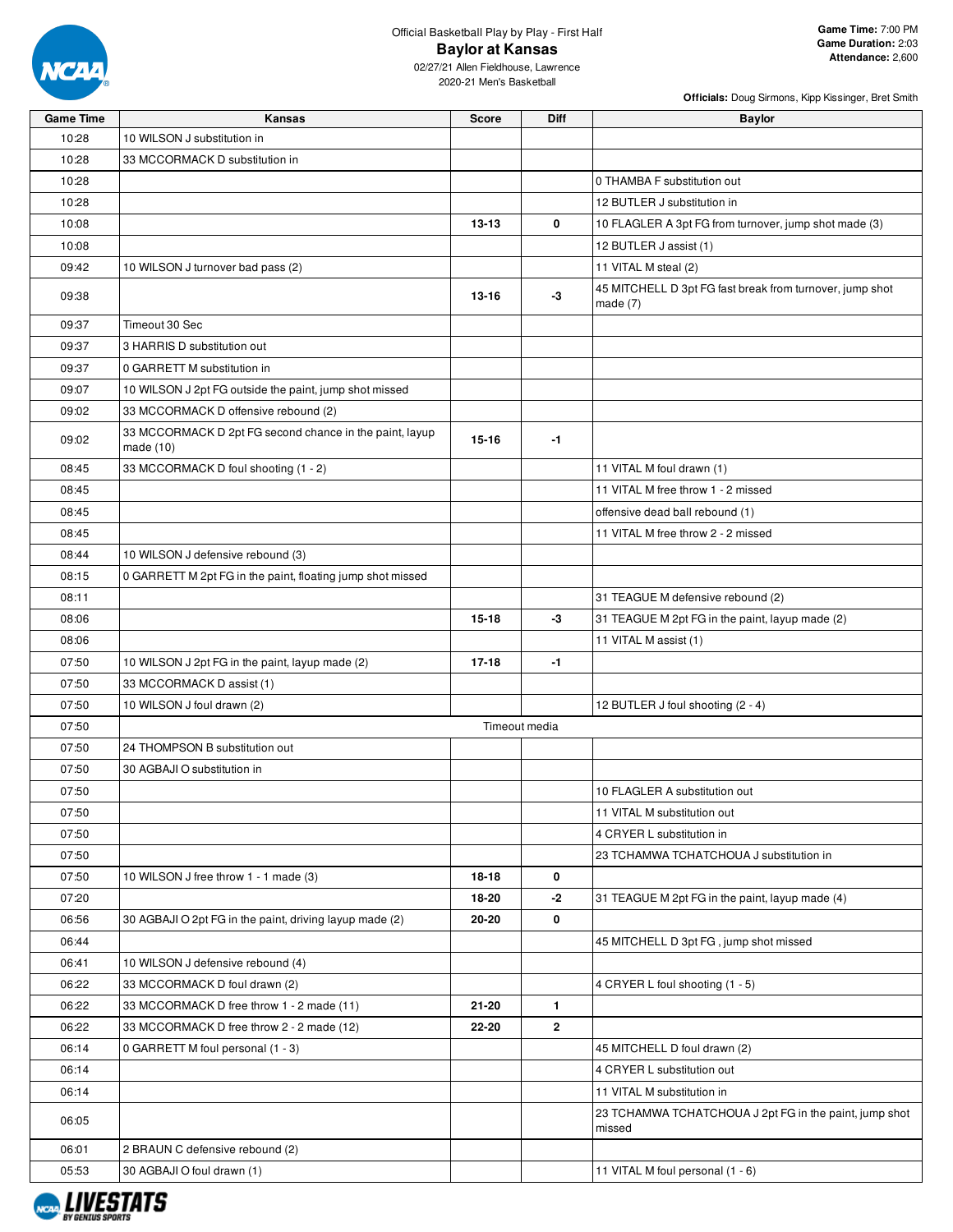

02/27/21 Allen Fieldhouse, Lawrence 2020-21 Men's Basketball

| <b>Game Time</b> | Kansas                                                  | <b>Score</b>  | Diff         | <b>Baylor</b>                                                                 |
|------------------|---------------------------------------------------------|---------------|--------------|-------------------------------------------------------------------------------|
| 05:46            | 0 GARRETT M 2pt FG in the paint, driving layup made (4) | 24-20         | 4            |                                                                               |
| 05:30            |                                                         |               |              | 31 TEAGUE M 2pt FG in the paint, layup missed                                 |
| 05:29            | 10 WILSON J defensive rebound (5)                       |               |              |                                                                               |
| 05:29            | 10 WILSON J foul drawn (3)                              |               |              | 23 TCHAMWA TCHATCHOUA J foul personal (1 - 7)                                 |
| 05:29            |                                                         |               |              | 23 TCHAMWA TCHATCHOUA J substitution out                                      |
| 05:29            |                                                         |               |              | 10 FLAGLER A substitution in                                                  |
| 05:28            | 10 WILSON J 1&1 free throw 1 missed                     |               |              |                                                                               |
| 05:27            |                                                         |               |              | 31 TEAGUE M defensive rebound (3)                                             |
| 05:17            |                                                         | 24-22         | $\mathbf{2}$ | 11 VITAL M 2pt FG in the paint, layup made (4)                                |
| 05:17            |                                                         |               |              | 12 BUTLER J assist (2)                                                        |
| 05:02            | 2 BRAUN C 3pt FG, jump shot missed                      |               |              |                                                                               |
| 04:59            |                                                         |               |              | 12 BUTLER J defensive rebound (1)                                             |
| 04:55            |                                                         | 24-25         | $-1$         | 31 TEAGUE M 3pt FG fast break, jump shot made (7)                             |
| 04:55            |                                                         |               |              | 45 MITCHELL D assist (2)                                                      |
| 04:33            | 33 MCCORMACK D foul drawn (3)                           |               |              | 11 VITAL M foul shooting (2 - 8)                                              |
| 04:33            | 33 MCCORMACK D free throw 1 - 2 made (13)               | $25 - 25$     | 0            |                                                                               |
| 04:33            | 0 GARRETT M substitution out                            |               |              |                                                                               |
| 04:33            | 2 BRAUN C substitution out                              |               |              |                                                                               |
| 04:33            | 3 HARRIS D substitution in                              |               |              |                                                                               |
| 04:33            | 24 THOMPSON B substitution in                           |               |              |                                                                               |
| 04:33            |                                                         |               |              | 11 VITAL M substitution out                                                   |
| 04:33            |                                                         |               |              | 0 THAMBA F substitution in                                                    |
| 04:33            | 33 MCCORMACK D free throw 2 - 2 made (14)               | 26-25         | 1.           |                                                                               |
| 04:20            | 33 MCCORMACK D substitution out                         |               |              |                                                                               |
| 04:20            | 44 LIGHTFOOT M substitution in                          |               |              |                                                                               |
| 04:17            |                                                         |               |              | 10 FLAGLER A 2pt FG outside the paint, jump shot missed                       |
| 04:14            | 3 HARRIS D defensive rebound (2)                        |               |              |                                                                               |
| 04:00            | 10 WILSON J 3pt FG, jump shot missed                    |               |              |                                                                               |
| 03:57            |                                                         |               |              | 45 MITCHELL D defensive rebound (2)                                           |
| 03:54            |                                                         |               |              | 31 TEAGUE M 3pt FG, jump shot missed                                          |
| 03:49            |                                                         |               |              | 0 THAMBA F offensive rebound (2)                                              |
| 03:44            |                                                         |               |              | 45 MITCHELL D turnover dribbling violation (1)                                |
| 03:44            |                                                         | Timeout media |              |                                                                               |
| 03:44            | 10 WILSON J substitution out                            |               |              |                                                                               |
| 03:44            | 0 GARRETT M substitution in                             |               |              |                                                                               |
| 03:44            |                                                         |               |              | 12 BUTLER J substitution out                                                  |
| 03:44            |                                                         |               |              | 4 CRYER L substitution in                                                     |
| 03:27            | 24 THOMPSON B turnover lost ball (2)                    |               |              | 4 CRYER L steal (1)                                                           |
| 03:12            |                                                         |               |              | 10 FLAGLER A 2pt FG from turnover in the paint, layup missed                  |
| 03:11            |                                                         |               |              | 0 THAMBA F offensive rebound (3)                                              |
| 03:11            |                                                         | 26-27         | $-1$         | 0 THAMBA F 2pt FG from turnover second chance in the paint,<br>layup made (6) |
| 03:11            | 30 AGBAJI O foul shooting (1 - 4)                       |               |              | 0 THAMBA F foul drawn (1)                                                     |
| 03:11            | 3 HARRIS D substitution out                             |               |              |                                                                               |
| 03:11            | 44 LIGHTFOOT M substitution out                         |               |              |                                                                               |
| 03:11            | 2 BRAUN C substitution in                               |               |              |                                                                               |
| 03:11            | 33 MCCORMACK D substitution in                          |               |              |                                                                               |
| 03:11            |                                                         | 26-28         | $-2$         | 0 THAMBA F free throw 1 - 1 made (7)                                          |
| 02:59            | 30 AGBAJI O 2pt FG outside the paint, jump shot missed  |               |              |                                                                               |

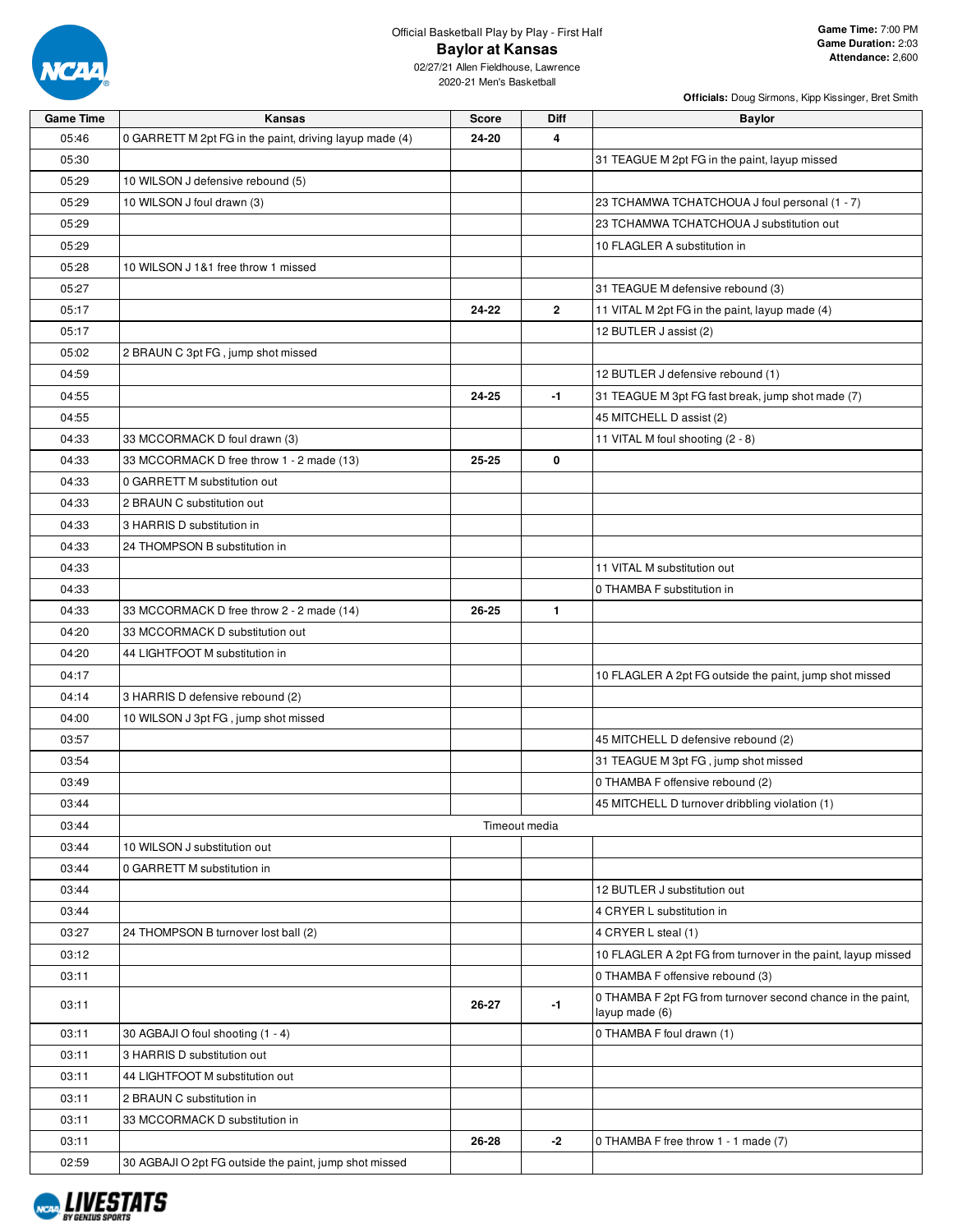

**Officials:** Doug Sirmons, Kipp Kissinger, Bret Smith

| <b>Game Time</b> | Kansas                                                                   | <b>Score</b>         | <b>Diff</b>  | <b>Baylor</b>                                                |
|------------------|--------------------------------------------------------------------------|----------------------|--------------|--------------------------------------------------------------|
| 02:58            |                                                                          |                      |              | 0 THAMBA F defensive rebound (4)                             |
| 02:58            | 33 MCCORMACK D foul personal (2 - 5)                                     |                      |              | 0 THAMBA F foul drawn (2)                                    |
| 02:58            | 33 MCCORMACK D substitution out                                          |                      |              |                                                              |
| 02:58            | 44 LIGHTFOOT M substitution in                                           |                      |              |                                                              |
| 02:42            |                                                                          |                      |              | 45 MITCHELL D 2pt FG in the paint, layup missed              |
| 02:40            | 0 GARRETT M defensive rebound (2)                                        |                      |              |                                                              |
| 02:23            | 0 GARRETT M 2pt FG in the paint, jump shot missed                        |                      |              |                                                              |
| 02:20            | 2 BRAUN C offensive rebound (3)                                          |                      |              |                                                              |
| 02:19            | 24 THOMPSON B foul offensive (1 - 6)                                     |                      |              | 45 MITCHELL D foul drawn (3)                                 |
| 02:19            | 24 THOMPSON B turnover offensive (3)                                     |                      |              |                                                              |
| 02:19            | 24 THOMPSON B substitution out                                           |                      |              |                                                              |
| 02:19            | 10 WILSON J substitution in                                              |                      |              |                                                              |
| 01:58            |                                                                          | 26-30                | $-4$         | 0 THAMBA F 2pt FG from turnover in the paint, layup made (9) |
| 01:58            |                                                                          |                      |              | 10 FLAGLER A assist (1)                                      |
| 01:41            | 0 GARRETT M 2pt FG in the paint, driving layup made (6)                  | 28-30                | $-2$         |                                                              |
| 01:41            | 0 GARRETT M foul drawn (2)                                               |                      |              | 0 THAMBA F foul shooting (1 - 9)                             |
| 01:41            | 44 LIGHTFOOT M substitution out                                          |                      |              |                                                              |
| 01:41            | 13 ENARUNA T substitution in                                             |                      |              |                                                              |
| 01:41            | 0 GARRETT M free throw 1 - 1 missed                                      |                      |              |                                                              |
| 01:41            |                                                                          |                      |              | 10 FLAGLER A defensive rebound (1)                           |
| 01:41            |                                                                          |                      |              | 45 MITCHELL D 2pt FG in the paint, layup blocked             |
| 01:41            | 10 WILSON J block (1)                                                    |                      |              |                                                              |
| 01:39            | 10 WILSON J defensive rebound (6)                                        |                      |              |                                                              |
| 01:18            | jump ball situation                                                      |                      |              |                                                              |
| 01:06            | 13 ENARUNA T 2pt FG in the paint, driving layup blocked                  |                      |              |                                                              |
| 01:06            |                                                                          |                      |              | 0 THAMBA F block (1)                                         |
| 01:06            | offensive rebound (21)                                                   |                      |              |                                                              |
| 00:56            | 2 BRAUN C 2pt FG second chance in the paint, driving layup<br>made $(2)$ | 30-30                | 0            |                                                              |
| 00:56            | 2 BRAUN C foul drawn (1)                                                 |                      |              | 31 TEAGUE M foul shooting (1 - 10)                           |
| 00:56            | 2 BRAUN C free throw 1 - 1 made (3)                                      | $31 - 30$            | $\mathbf{1}$ |                                                              |
| 00:45            |                                                                          |                      |              | 31 TEAGUE M 2pt FG outside the paint, jump shot missed       |
| 00:42            | 13 ENARUNA T defensive rebound (1)                                       |                      |              |                                                              |
| 00:27            | 0 GARRETT M 2pt FG in the paint, layup made (8)                          | 33-30                | 3            |                                                              |
| 00:00            |                                                                          |                      |              | 45 MITCHELL D 2pt FG in the paint, layup missed              |
| 00:00            | 10 WILSON J defensive rebound (7)                                        |                      |              |                                                              |
|                  |                                                                          | <b>END OF PERIOD</b> |              |                                                              |
|                  |                                                                          | Kansas 33-30 Baylor  |              |                                                              |

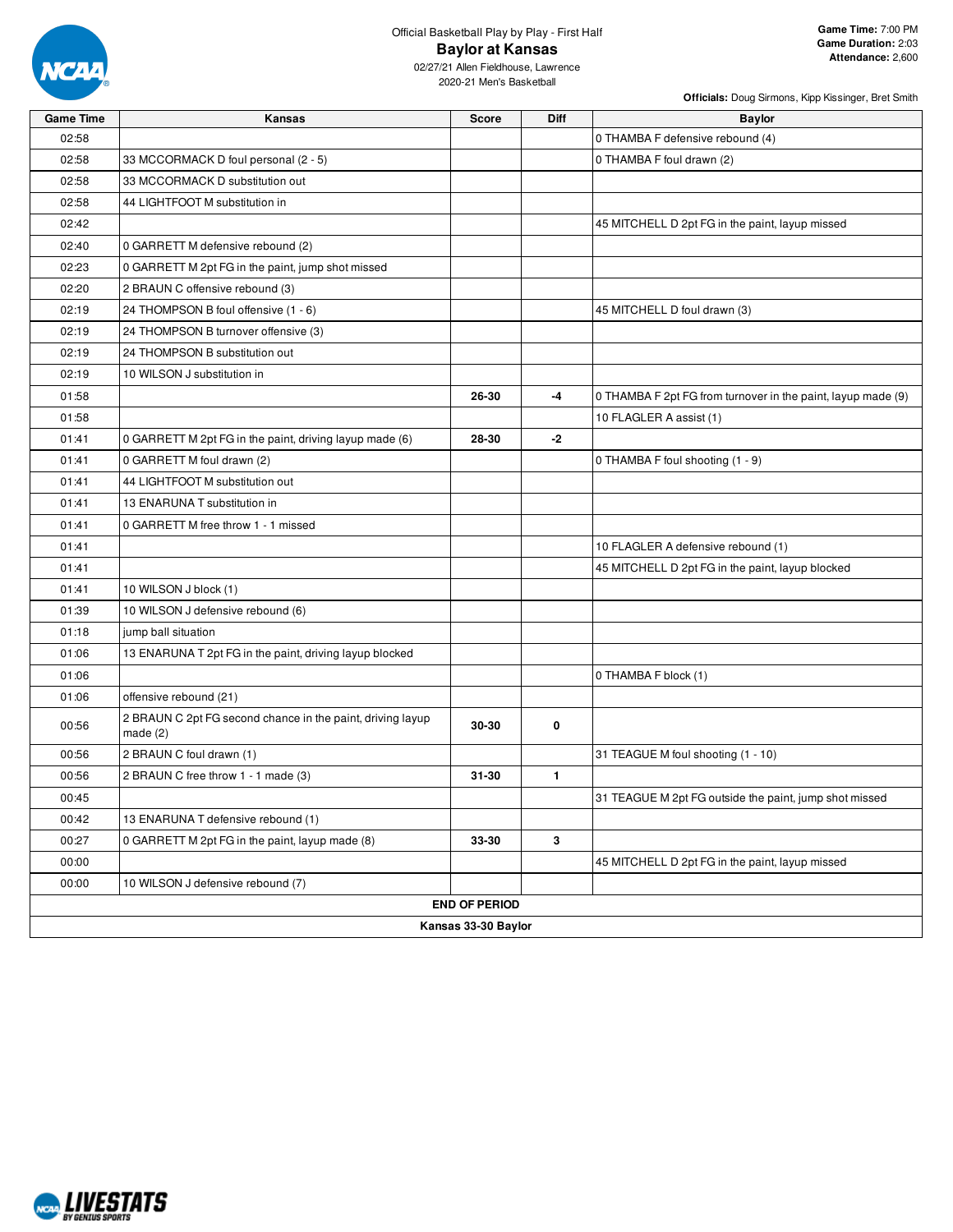

# Official Basketball Box Score - First Half **Baylor at Kansas**

02/27/21 Allen Fieldhouse, Lawrence 2020-21 Men's Basketball

**Officials:** Doug Sirmons, Kipp Kissinger, Bret Smith

|               |                                |       | FG      | 3P         | FT      |           |                | <b>Rebounds</b> | <b>Fouls</b>   |           | ТP | <b>AS</b> | <b>TO</b> | <b>ST</b> |           | <b>Blocks</b> | $+/-$ |
|---------------|--------------------------------|-------|---------|------------|---------|-----------|----------------|-----------------|----------------|-----------|----|-----------|-----------|-----------|-----------|---------------|-------|
|               | NO. Name                       | Min   | M-A     | M-A        | M-A     | <b>OR</b> | <b>DR</b>      | <b>TOT</b>      | <b>PF</b>      | <b>FD</b> |    |           |           |           | <b>BS</b> | <b>BA</b>     |       |
| 0             | F<br>Flo Thamba                | 11:30 | $4 - 4$ | $0-0$      | 1-1     | 2         | 2              | 4               |                | 2         | 9  | 0         | 0         | 0         |           | 0             | 0     |
| 11            | F<br><b>Mark Vital</b>         | 11:56 | $2 - 3$ | $0 - 0$    | $0 - 2$ |           | $\mathbf{0}$   | 1               | 2              |           | 4  |           | 0         | 2         | 0         | 0             | 5     |
| 12            | Jared Butler<br>G              | 13:16 | $0 - 2$ | $0 - 2$    | $0 - 0$ | 0         |                |                 | 2              | $\Omega$  | 0  | 2         |           | 0         | $\Omega$  | 0             | -4    |
| 31            | MaCio Teague<br>G              | 18:29 | $3-9$   | $1 - 3$    | $0 - 0$ | $\Omega$  | 3              | 3               |                | 0         | 7  |           | 0         | 0         | $\Omega$  | 0             |       |
| 45            | Davion Mitchell<br>G           | 18:56 | $3-9$   | $1-3$      | $0 - 0$ | $\Omega$  | $\overline{2}$ | 2               | $\Omega$       | 3         | 7  | 2         |           | 0         | $\Omega$  |               | -1    |
| 10            | Adam Flagler                   | 13:42 | $1 - 4$ | $1 - 2$    | $0 - 0$ | $\Omega$  |                |                 | $\Omega$       | 0         | 3  |           | 0         | 0         | $\Omega$  | 0             | 2     |
| 23            | Jonathan Tchamwa<br>Tchatchoua | 04:56 | $0 - 1$ | $0-0$      | $0 - 0$ | 0         | 0              | 0               |                | $\Omega$  | 0  | 0         | 0         | 0         | $\Omega$  | 0             | $-11$ |
| 24            | <b>Matthew Mayer</b>           | 01:55 | $0 - 0$ | $0 - 0$    | $0 - 0$ | $\Omega$  | $\Omega$       | $\mathbf 0$     | $\overline{2}$ | $\Omega$  | 0  | 0         | 0         | 0         | 0         | 0             | $-2$  |
| 4             | LJ Cryer                       | 05:20 | 0-0     | $0-0$      | $0 - 0$ | 0         | 0              | 0               |                | 0         | 0  | 0         | 0         |           | 0         | 0             | -5    |
| Team          |                                |       |         |            |         | 0         |                | 1               |                |           | 0  |           | $\Omega$  |           |           |               |       |
| <b>Totals</b> |                                |       | 13-32   | $3-10$ 1-3 |         | 3         | 10             | 13              | 10             | 6         | 30 | 7         | 2         | 3         |           |               | -3    |
|               |                                |       |         |            |         |           |                |                 |                |           |    |           |           |           |           |               |       |

|     | <b>Shooting By Period</b> |          |       |  |  |  |  |  |  |  |  |
|-----|---------------------------|----------|-------|--|--|--|--|--|--|--|--|
| 1st | FG%                       | 13-32    | 40.6% |  |  |  |  |  |  |  |  |
|     | 3PT%                      | $3 - 10$ | 30.0% |  |  |  |  |  |  |  |  |
|     | FT%                       | 1-3      | 33.3% |  |  |  |  |  |  |  |  |
|     | GM FG%                    | 13-32    | 40.6% |  |  |  |  |  |  |  |  |
|     | 3PT%                      | $3 - 10$ | 30.0% |  |  |  |  |  |  |  |  |
|     | FT%                       | $1 - 3$  | 33.3% |  |  |  |  |  |  |  |  |

Dead Ball Rebounds: 1, 0

**Technical Fouls:**:NONE

|               |                            |       | FG      | 3P      | FT       |                |                | <b>Rebounds</b> |    | <b>Fouls</b> | <b>TP</b> |          | <b>AS TO</b> | <b>ST</b> |           | <b>Blocks</b> | $+/-$ |
|---------------|----------------------------|-------|---------|---------|----------|----------------|----------------|-----------------|----|--------------|-----------|----------|--------------|-----------|-----------|---------------|-------|
|               | NO. Name                   | Min   | M-A     | M-A     | M-A      | <b>OR</b>      | <b>DR</b>      | <b>TOT</b>      | PF | <b>FD</b>    |           |          |              |           | <b>BS</b> | <b>BA</b>     |       |
| 10            | Jalen Wilson<br>FI         | 17:17 | 1-4     | $0 - 2$ | $1 - 4$  | 0              |                | 7               | 0  | 3            | 3         | $\Omega$ | 2            |           |           | 0             | 8     |
| 33            | David McCormack<br>F.      | 12:53 | $5 - 5$ | $0 - 0$ | $4 - 4$  | $\overline{2}$ | $\Omega$       | 2               | 2  | 3            | 14        |          | 0            | 0         | 0         | 0             | 3     |
| 0             | <b>Marcus Garrett</b><br>G | 17:02 | 4-6     | $0-0$   | $0 - 1$  | $\Omega$       | $\overline{c}$ | $\overline{2}$  |    | $\mathbf{2}$ | 8         |          | 0            | 0         | 0         | 0             | 10    |
|               | Christian Braun<br>G       | 16:56 | $1-2$   | $0 - 1$ | $1 - 1$  | 2              |                | 3               | 0  |              | 3         | 0        | $\Omega$     | 0         | 0         | $\mathbf 0$   | 5     |
| 30            | Ochai Agbaji<br>G          | 17:22 | 1-6     | $0 - 4$ | $0-0$    | $\Omega$       | 2              | 2               |    |              | 2         | 3        |              | 0         | 0         | 0             |       |
| 24            | <b>Bryce Thompson</b>      | 07:52 | $1-2$   | $1 - 1$ | $0 - 0$  | $\Omega$       | $\Omega$       | $\Omega$        |    | $\Omega$     | 3         | $\Omega$ | 3            | 0         | 0         | $\mathbf 0$   | -9    |
| 44            | Mitch Lightfoot            | 05:26 | 0-0     | $0-0$   | $0 - 0$  |                | 0              |                 |    | 0            | 0         | 0        |              | 0         | 0         | $\Omega$      | -5    |
| 3             | Dajuan Harris              | 03:31 | $0 - 0$ | $0 - 0$ | $0 - 0$  | $\Omega$       | $\overline{2}$ | 2               | 0  | $\Omega$     | 0         | 0        | 0            | 0         | 0         | $\Omega$      | -9    |
| 13            | Tristan Enaruna            | 01:41 | $0 - 1$ | $0-0$   | $0-0$    | $\Omega$       |                | 4               | 0  | 0            | 0         | 0        | 0            | 0         | 0         |               | 5     |
| Team          |                            |       |         |         |          |                | 2              | 3               |    |              | $\Omega$  |          | $\Omega$     |           |           |               |       |
| <b>Totals</b> |                            |       | 13-26   | $1 - 8$ | $6 - 10$ | 6              | 17             | 23              | 6  | 10           | 33        | 5        |              |           |           |               | 3     |
|               | Technical Fouls::NONE      |       |         |         |          |                |                |                 |    |              |           |          |              |           |           |               |       |

| <b>Shooting By Period</b> |      |          |       |  |  |  |
|---------------------------|------|----------|-------|--|--|--|
| 1st<br>FG%                |      | 13-26    | 50.0% |  |  |  |
|                           | 3PT% | $1 - 8$  | 12.5% |  |  |  |
| FT%                       |      | $6 - 10$ | 60%   |  |  |  |
| GM FG%                    |      | 13-26    | 50.0% |  |  |  |
|                           | 3PT% | $1 - 8$  | 12.5% |  |  |  |
| FT%                       |      | $6 - 10$ | 60.0% |  |  |  |

Dead Ball Rebounds: 1, 0

|                                                  | <b>Baylor</b> | Kansas                          |                       |    |                      |                                 |     |     |            |
|--------------------------------------------------|---------------|---------------------------------|-----------------------|----|----------------------|---------------------------------|-----|-----|------------|
|                                                  |               |                                 | <b>Points from</b>    |    | <b>Baylor Kansas</b> | <b>Period by Period Scoring</b> |     |     |            |
| <b>Biggest lead</b>                              |               | $(4 (1st 1:58)   7 (1st 12:23)$ | <b>Turnovers</b>      | 13 | 2                    |                                 | 1st | 2nd | <b>TOT</b> |
| Best Scoring Run $ 10(1^{st}9.38) 7(1^{st}0.27)$ |               |                                 | Paint                 | 18 | 24                   |                                 |     |     |            |
| <b>Lead Changes</b>                              |               |                                 | <b>Second Chancel</b> | 3  |                      | <b>Bavlor</b>                   | 30  | 28  | 58         |
| <b>Times Tied</b>                                |               |                                 | <b>Fast Breaks</b>    | 6  |                      |                                 |     | 38  | 71         |
| <b>Time with Lead</b>                            | 04:49         | 11:53                           | <b>Bench</b>          | 3  | ≏                    | Kansas                          | 33  |     |            |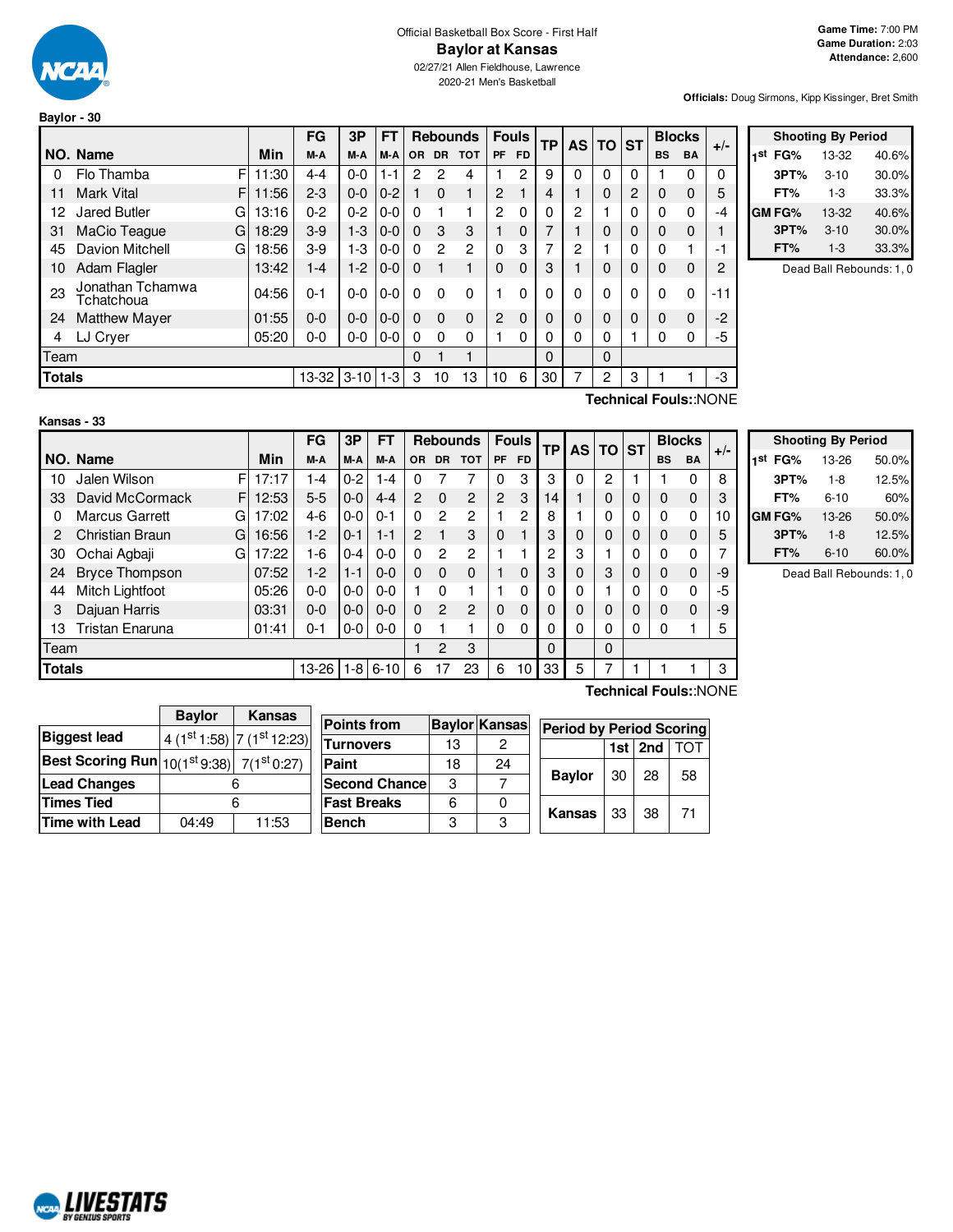

02/27/21 Allen Fieldhouse, Lawrence 2020-21 Men's Basketball

**Officials:** Doug Sirmons, Kipp Kissinger, Bret Smith

#### **Period 2**

| <b>Quarter Starters:</b> |                                                                        |            |              |                |                                    |                                                    |
|--------------------------|------------------------------------------------------------------------|------------|--------------|----------------|------------------------------------|----------------------------------------------------|
| Kansas                   | 0 Garrett M                                                            | 2 Braun C  | 10 Wilson J  |                | 30 Agbaji O                        | 33 McCormack D                                     |
| <b>Baylor</b>            | 0 Thamba F                                                             | 11 Vital M | 12 Butler J  |                | 31 Teague M                        | 45 Mitchell D                                      |
| <b>Game Time</b>         | Kansas                                                                 |            | <b>Score</b> | Diff           |                                    | <b>Baylor</b>                                      |
| 20:00                    | 13 ENARUNA T substitution out                                          |            |              |                |                                    |                                                    |
| 20:00                    | 33 MCCORMACK D substitution in                                         |            |              |                |                                    |                                                    |
| 20:00                    |                                                                        |            |              |                | 4 CRYER L substitution out         |                                                    |
| 20:00                    |                                                                        |            |              |                | 10 FLAGLER A substitution out      |                                                    |
| 20:00                    |                                                                        |            |              |                | 11 VITAL M substitution in         |                                                    |
| 20:00                    |                                                                        |            |              |                | 12 BUTLER J substitution in        |                                                    |
| 19:41                    |                                                                        |            |              |                |                                    | 45 MITCHELL D 3pt FG, jump shot missed             |
| 19:38                    | 0 GARRETT M defensive rebound (3)                                      |            |              |                |                                    |                                                    |
| 19:29                    | 33 MCCORMACK D foul drawn (4)                                          |            |              |                | 0 THAMBA F foul personal (2 - 1)   |                                                    |
| 19:19                    | 30 AGBAJI O 3pt FG, jump shot missed                                   |            |              |                |                                    |                                                    |
| 19:16                    | 10 WILSON J offensive rebound (8)                                      |            |              |                |                                    |                                                    |
| 19:16                    | 2 BRAUN C 3pt FG second chance, jump shot missed                       |            |              |                |                                    |                                                    |
| 19:16                    | 10 WILSON J offensive rebound (9)                                      |            |              |                |                                    |                                                    |
| 19:14                    | 33 MCCORMACK D turnover travel (1)                                     |            |              |                |                                    |                                                    |
| 18:36                    |                                                                        |            |              |                |                                    | 12 BUTLER J 3pt FG from turnover, jump shot missed |
| 18:33                    | 0 GARRETT M defensive rebound (4)                                      |            |              |                |                                    |                                                    |
| 18:26                    | 0 GARRETT M 2pt FG in the paint, layup missed                          |            |              |                |                                    |                                                    |
| 18:22                    | 33 MCCORMACK D offensive rebound (3)                                   |            |              |                |                                    |                                                    |
| 18:22                    | 33 MCCORMACK D 2pt FG second chance in the paint, layup<br>made $(16)$ |            | 35-30        | 5              |                                    |                                                    |
| 18:09                    | 33 MCCORMACK D foul shooting (3 - 1)                                   |            |              |                | 45 MITCHELL D foul drawn (4)       |                                                    |
| 18:09                    |                                                                        |            |              |                |                                    | 45 MITCHELL D free throw 1 - 2 missed              |
| 18:09                    |                                                                        |            |              |                | offensive dead ball rebound (2)    |                                                    |
| 18:09                    |                                                                        |            | 35-31        | 4              |                                    | 45 MITCHELL D free throw 2 - 2 made (8)            |
| 17:53                    | 30 AGBAJI O 3pt FG, jump shot made (5)                                 |            | 38-31        | $\overline{7}$ |                                    |                                                    |
| 17:53                    | 0 GARRETT M assist (2)                                                 |            |              |                |                                    |                                                    |
| 17:26                    |                                                                        |            |              |                |                                    | 12 BUTLER J 3pt FG, jump shot missed               |
| 17:23                    |                                                                        |            |              |                | 11 VITAL M offensive rebound (2)   |                                                    |
| 17:23                    | 0 GARRETT M foul shooting (2 - 2)                                      |            |              |                | 11 VITAL M foul drawn (2)          |                                                    |
| 17:23                    |                                                                        |            |              |                | 11 VITAL M free throw 1 - 2 missed |                                                    |
| 17:23                    |                                                                        |            |              |                | offensive dead ball rebound (3)    |                                                    |
| 17:22                    |                                                                        |            |              |                | 11 VITAL M free throw 2 - 2 missed |                                                    |
| 17:21                    | 10 WILSON J defensive rebound (10)                                     |            |              |                |                                    |                                                    |
| 17:10                    | 0 GARRETT M foul drawn (3)                                             |            |              |                | 0 THAMBA F foul shooting (3 - 2)   |                                                    |
| 17:10                    | 0 GARRETT M free throw 1 - 2 missed                                    |            |              |                |                                    |                                                    |
| 17:10                    | offensive dead ball rebound (2)                                        |            |              |                |                                    |                                                    |
| 17:10                    |                                                                        |            |              |                | 0 THAMBA F substitution out        |                                                    |
| 17:10                    |                                                                        |            |              |                | 11 VITAL M substitution out        |                                                    |
| 17:10                    |                                                                        |            |              |                | 31 TEAGUE M substitution out       |                                                    |
| 17:10                    |                                                                        |            |              |                | 10 FLAGLER A substitution in       |                                                    |
| 17:10                    |                                                                        |            |              |                |                                    | 23 TCHAMWA TCHATCHOUA J substitution in            |
| 17:10                    |                                                                        |            |              |                | 24 MAYER M substitution in         |                                                    |
| 17:10                    | 0 GARRETT M free throw 2 - 2 made (9)                                  |            | 39-31        | 8              |                                    |                                                    |

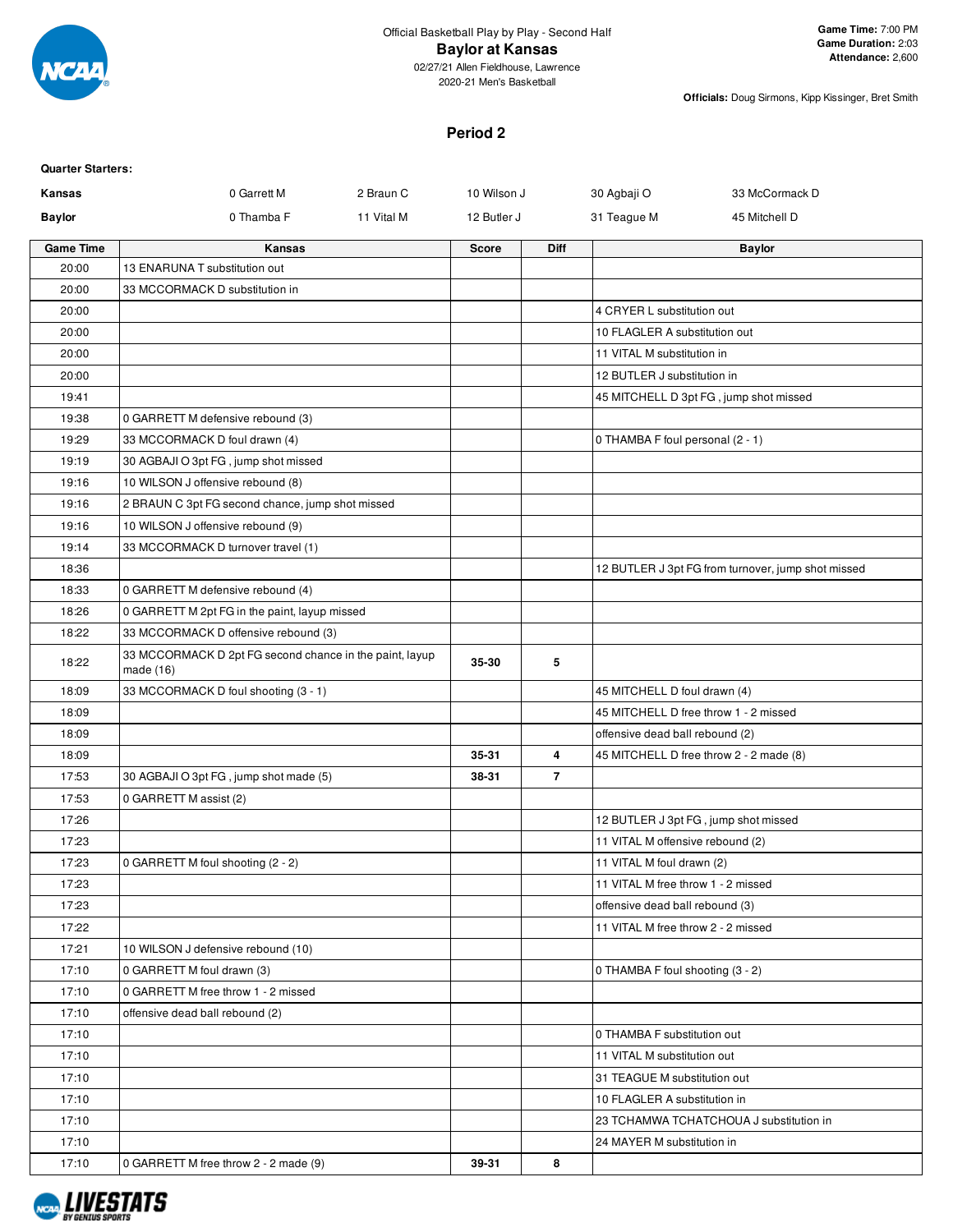

**Officials:** Doug Sirmons, Kipp Kissinger, Bret Smith

| <b>Game Time</b> | Kansas                                                           | Score | Diff           | <b>Baylor</b>                                                                    |
|------------------|------------------------------------------------------------------|-------|----------------|----------------------------------------------------------------------------------|
| 16:44            |                                                                  | 39-33 | 6              | 45 MITCHELL D 2pt FG in the paint, layup made (10)                               |
| 16:24            | 33 MCCORMACK D 2pt FG in the paint, layup missed                 |       |                |                                                                                  |
| 16:19            | 10 WILSON J offensive rebound (11)                               |       |                |                                                                                  |
| 16:19            | 10 WILSON J 2pt FG second chance in the paint, layup made<br>(5) | 41-33 | 8              |                                                                                  |
| 15:59            |                                                                  |       |                | 24 MAYER M 3pt FG, jump shot missed                                              |
| 15:56            | defensive rebound (31)                                           |       |                |                                                                                  |
| 15:56            |                                                                  |       | Timeout media  |                                                                                  |
| 15:56            | 33 MCCORMACK D substitution out                                  |       |                |                                                                                  |
| 15:56            | 44 LIGHTFOOT M substitution in                                   |       |                |                                                                                  |
| 15:31            | 2 BRAUN C 3pt FG, jump shot missed                               |       |                |                                                                                  |
| 15:28            | 0 GARRETT M offensive rebound (5)                                |       |                |                                                                                  |
| 15:23            | 0 GARRETT M foul drawn (4)                                       |       |                | 23 TCHAMWA TCHATCHOUA J foul personal (2 - 3)                                    |
| 15:06            | 10 WILSON J foul drawn (4)                                       |       |                | 12 BUTLER J foul personal (3 - 4)                                                |
| 15:06            |                                                                  |       |                | 12 BUTLER J substitution out                                                     |
| 15:06            |                                                                  |       |                | 11 VITAL M substitution in                                                       |
| 14:56            | 0 GARRETT M foul drawn (5)                                       |       |                | 24 MAYER M foul shooting (3 - 5)                                                 |
| 14:56            | 0 GARRETT M free throw 1 - 2 made (10)                           | 42-33 | 9              |                                                                                  |
| 14:56            |                                                                  |       |                | 24 MAYER M substitution out                                                      |
| 14:56            |                                                                  |       |                | 31 TEAGUE M substitution in                                                      |
| 14:56            | 0 GARRETT M free throw 2 - 2 made (11)                           | 43-33 | 10             |                                                                                  |
| 14:35            |                                                                  |       |                | 23 TCHAMWA TCHATCHOUA J 2pt FG in the paint, dunk,<br>blocked                    |
| 14:35            | 44 LIGHTFOOT M block (1)                                         |       |                |                                                                                  |
| 14:31            | 10 WILSON J defensive rebound (12)                               |       |                |                                                                                  |
| 14:22            | 10 WILSON J foul offensive (1 - 3)                               |       |                | 23 TCHAMWA TCHATCHOUA J foul drawn (1)                                           |
| 14:22            | 10 WILSON J turnover offensive (3)                               |       |                |                                                                                  |
| 14:02            |                                                                  | 43-35 | 8              | 23 TCHAMWA TCHATCHOUA J 2pt FG from turnover in the<br>paint, jump shot made (2) |
| 13:31            | 0 GARRETT M 3pt FG, jump shot missed                             |       |                |                                                                                  |
| 13:28            | 44 LIGHTFOOT M offensive rebound (2)                             |       |                |                                                                                  |
| 13:28            | 10 WILSON J substitution out                                     |       |                |                                                                                  |
| 13:28            | 24 THOMPSON B substitution in                                    |       |                |                                                                                  |
| 13:28            | jump ball situation                                              |       |                |                                                                                  |
| 13:25            | 30 AGBAJI O 3pt FG second chance, jump shot missed               |       |                |                                                                                  |
| 13:21            |                                                                  |       |                | 11 VITAL M defensive rebound (3)                                                 |
| 13:14            |                                                                  | 43-38 | 5              | 31 TEAGUE M 3pt FG, jump shot made (10)                                          |
| 13:14            |                                                                  |       |                | 11 VITAL M assist (2)                                                            |
| 12:57            | 2 BRAUN C 2pt FG in the paint, layup made (5)                    | 45-38 | $\overline{7}$ |                                                                                  |
| 12:41            |                                                                  | 45-41 | 4              | 31 TEAGUE M 3pt FG, jump shot made (13)                                          |
| 12:41            |                                                                  |       |                | 45 MITCHELL D assist (3)                                                         |
| 12:41            | 30 AGBAJI O foul shooting (2 - 4)                                |       |                | 31 TEAGUE M foul drawn (1)                                                       |
| 12:41            | 0 GARRETT M substitution out                                     |       |                |                                                                                  |
| 12:41            | 3 HARRIS D substitution in                                       |       |                |                                                                                  |
| 12:41            |                                                                  |       |                | 10 FLAGLER A substitution out                                                    |
| 12:41            |                                                                  |       |                | 45 MITCHELL D substitution out                                                   |
| 12:41            |                                                                  |       |                | 4 CRYER L substitution in                                                        |
| 12:41            |                                                                  |       |                | 12 BUTLER J substitution in                                                      |
| 12:41            |                                                                  | 45-42 | 3              | 31 TEAGUE M free throw 1 - 1 made (14)                                           |
| 12:12            | 3 HARRIS D 2pt FG in the paint, layup made (2)                   | 47-42 | 5              |                                                                                  |

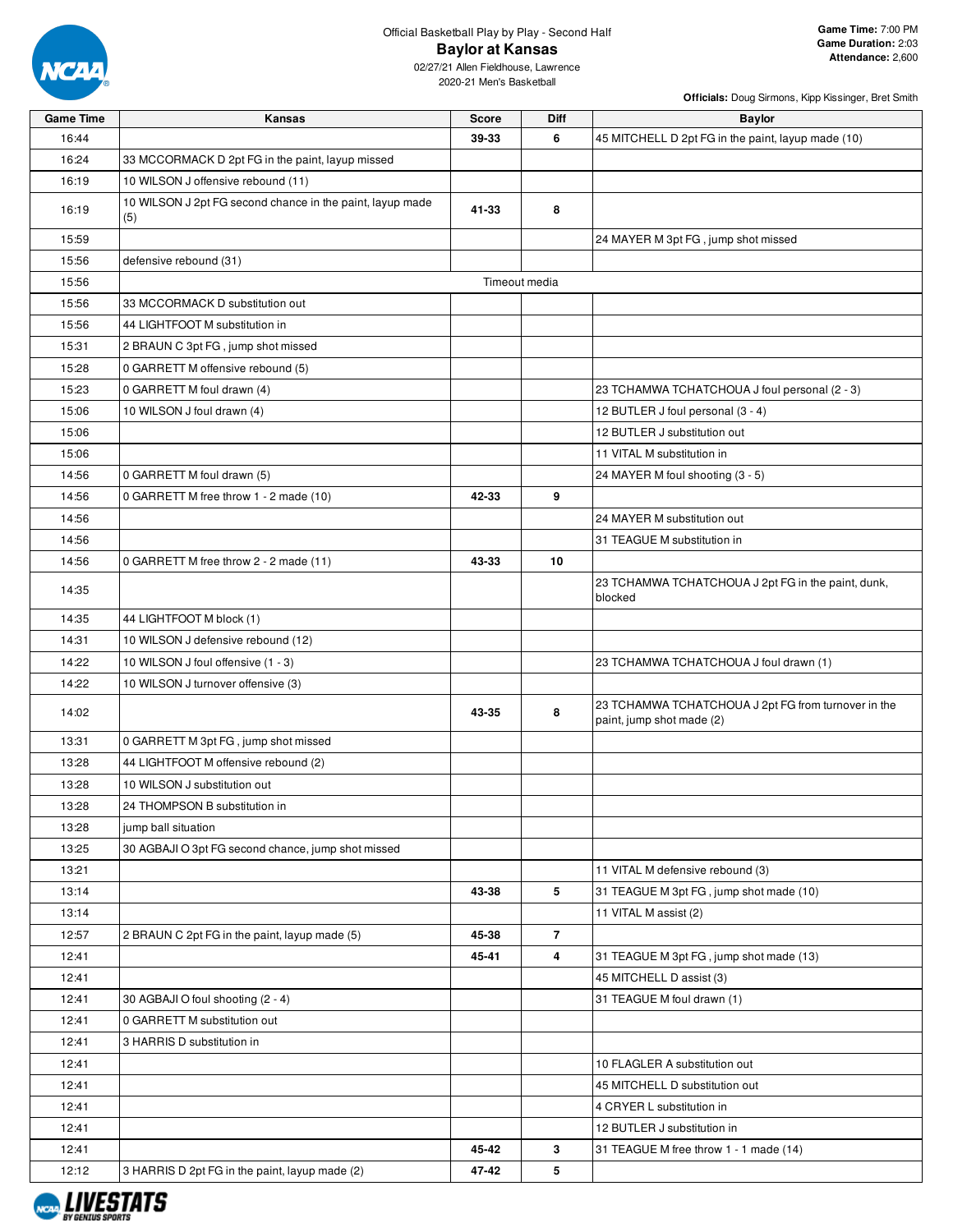

| Officials: Doug Sirmons, Kipp Kissinger, Bret Smith |
|-----------------------------------------------------|
|-----------------------------------------------------|

| <b>Game Time</b> | Kansas                                                                        | <b>Score</b> | Diff           | <b>Baylor</b>                                                                   |
|------------------|-------------------------------------------------------------------------------|--------------|----------------|---------------------------------------------------------------------------------|
| 12:12            | 2 BRAUN C assist (1)                                                          |              |                |                                                                                 |
| 11:53            |                                                                               |              |                | 31 TEAGUE M 3pt FG, jump shot missed                                            |
| 11:49            | 44 LIGHTFOOT M defensive rebound (3)                                          |              |                |                                                                                 |
| 11:38            | 3 HARRIS D 3pt FG, jump shot made (5)                                         | 50-42        | 8              |                                                                                 |
| 11:38            | 24 THOMPSON B assist (1)                                                      |              |                |                                                                                 |
| 11:27            |                                                                               |              |                | Timeout 30 Sec                                                                  |
| 11:27            | 44 LIGHTFOOT M substitution out                                               |              |                |                                                                                 |
| 11:27            | 33 MCCORMACK D substitution in                                                |              |                |                                                                                 |
| 11:27            |                                                                               |              |                | 4 CRYER L substitution out                                                      |
| 11:27            |                                                                               |              |                | 23 TCHAMWA TCHATCHOUA J substitution out                                        |
| 11:27            |                                                                               |              |                | 0 THAMBA F substitution in                                                      |
| 11:27            |                                                                               |              |                | 45 MITCHELL D substitution in                                                   |
| 11:13            |                                                                               |              |                | 11 VITAL M 2pt FG in the paint, layup missed                                    |
| 11:09            |                                                                               |              |                | 11 VITAL M offensive rebound (4)                                                |
| 11:09            |                                                                               | 50-44        | 6              | 11 VITAL M 2pt FG second chance in the paint, layup made (6)                    |
| 10:56            | 33 MCCORMACK D 2pt FG in the paint, hook shot missed                          |              |                |                                                                                 |
| 10:51            | 30 AGBAJI O offensive rebound (3)                                             |              |                |                                                                                 |
| 10:51            | 30 AGBAJI O 2pt FG second chance in the paint, layup made (7)                 | 52-44        | 8              |                                                                                 |
| 10:39            |                                                                               |              |                | 11 VITAL M 2pt FG in the paint, layup blocked                                   |
| 10:39            | 33 MCCORMACK D block (1)                                                      |              |                |                                                                                 |
| 10:36            |                                                                               |              |                | 11 VITAL M offensive rebound (5)                                                |
| 10:36            | 2 BRAUN C foul shooting (1 - 5)                                               |              |                | 11 VITAL M foul drawn (3)                                                       |
| 10:36            |                                                                               |              | Timeout media  |                                                                                 |
| 10:36            | 24 THOMPSON B substitution out                                                |              |                |                                                                                 |
| 10:36            | 0 GARRETT M substitution in                                                   |              |                |                                                                                 |
| 10:36            |                                                                               | 52-45        | $\overline{7}$ | 11 VITAL M free throw 1 - 2 made (7)                                            |
| 10:36            |                                                                               |              |                | 11 VITAL M free throw 2 - 2 missed                                              |
| 10:33            |                                                                               |              |                | 31 TEAGUE M offensive rebound (4)                                               |
| 10:33            |                                                                               |              |                | 31 TEAGUE M 2pt FG second chance in the paint, jump shot                        |
|                  |                                                                               |              |                | missed                                                                          |
| 10:30            |                                                                               |              |                | 31 TEAGUE M offensive rebound (5)                                               |
| 10:14            |                                                                               | 52-47        | 5              | 12 BUTLER J 2pt FG second chance in the paint, layup made<br>(2)                |
| 09:58            | 33 MCCORMACK D 2pt FG in the paint, hook shot made (18)                       | 54-47        | 7              |                                                                                 |
| 09:58            | 2 BRAUN C assist (2)                                                          |              |                |                                                                                 |
| 09:44            |                                                                               |              |                | 12 BUTLER J 3pt FG, jump shot missed                                            |
| 09:41            |                                                                               |              |                | 31 TEAGUE M offensive rebound (6)                                               |
| 09:37            |                                                                               | 54-49        | 5              | 31 TEAGUE M 2pt FG second chance in the paint, step back<br>jump shot made (16) |
| 09:18            | 3 HARRIS D 3pt FG, jump shot missed                                           |              |                |                                                                                 |
| 09:16            | offensive rebound (37)                                                        |              |                |                                                                                 |
| 09:16            |                                                                               |              |                | 11 VITAL M substitution out                                                     |
| 09:16            |                                                                               |              |                | 10 FLAGLER A substitution in                                                    |
| 08:58            | 33 MCCORMACK D 2pt FG second chance outside the paint,<br>jump shot made (20) | 56-49        | $\overline{7}$ |                                                                                 |
| 08:58            | 2 BRAUN C assist (3)                                                          |              |                |                                                                                 |
| 08:33            |                                                                               |              |                | 12 BUTLER J 2pt FG in the paint, jump shot missed                               |
| 08:30            | 0 GARRETT M defensive rebound (6)                                             |              |                |                                                                                 |
| 08:27            | 30 AGBAJI O foul drawn (2)                                                    |              |                | 45 MITCHELL D foul personal (1 - 6)                                             |
| 08:15            | 3 HARRIS D turnover bad pass (1)                                              |              |                | 45 MITCHELL D steal (1)                                                         |

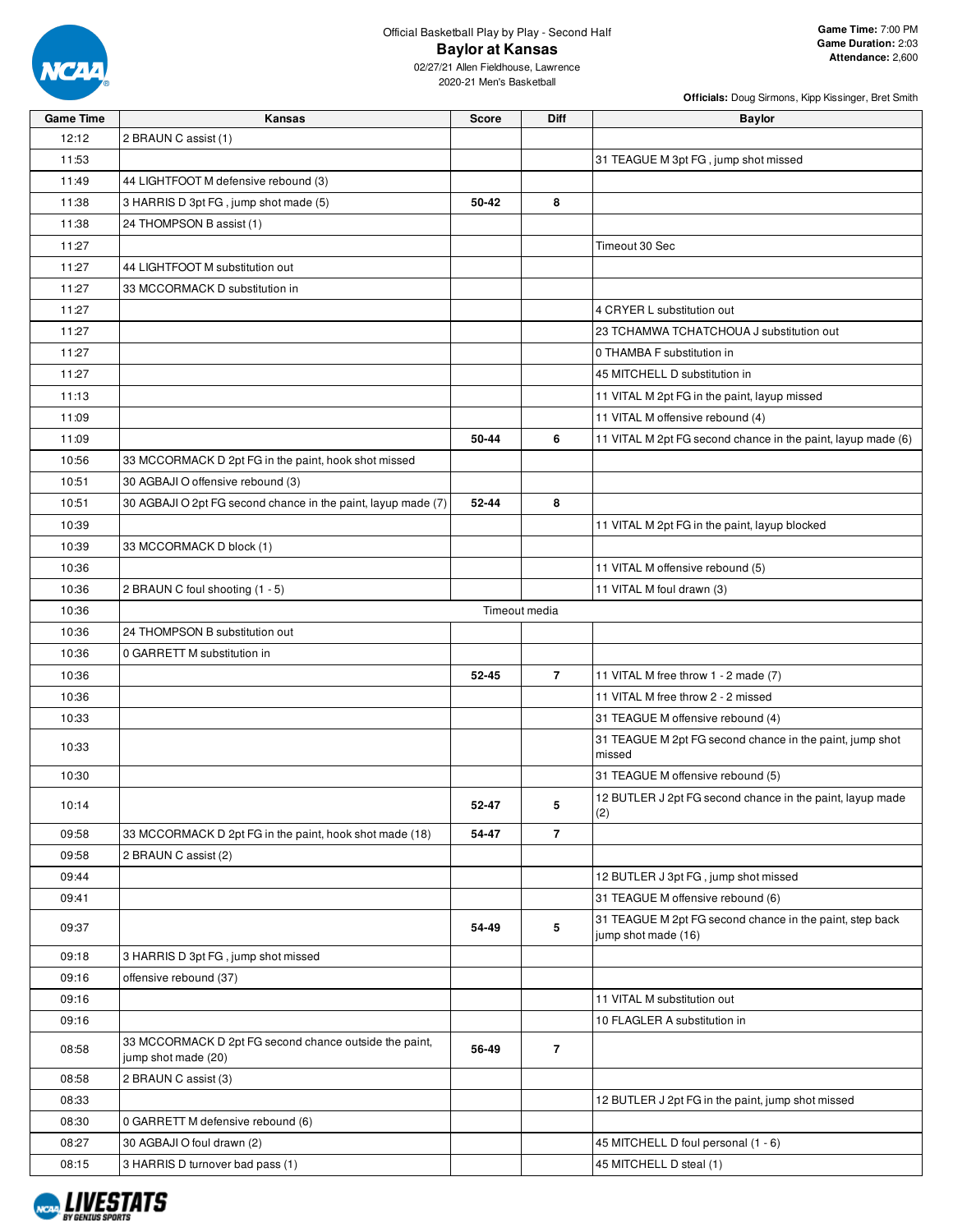

02/27/21 Allen Fieldhouse, Lawrence 2020-21 Men's Basketball

| <b>Game Time</b> | Kansas                                                                         | <b>Score</b> | Diff           | <b>Baylor</b>                                                       |
|------------------|--------------------------------------------------------------------------------|--------------|----------------|---------------------------------------------------------------------|
| 08:04            |                                                                                | 56-51        | 5              | 45 MITCHELL D 2pt FG from turnover in the paint, layup made<br>(12) |
| 07:38            | 0 GARRETT M 2pt FG in the paint, layup missed                                  |              |                |                                                                     |
| 07:36            |                                                                                |              |                | 10 FLAGLER A defensive rebound (2)                                  |
| 07:33            |                                                                                |              |                | 10 FLAGLER A 2pt FG in the paint, layup blocked                     |
| 07:33            | 30 AGBAJI O block (1)                                                          |              |                |                                                                     |
| 07:29            | 2 BRAUN C defensive rebound (4)                                                |              |                |                                                                     |
| 07:26            | 30 AGBAJI O turnover travel (2)                                                |              |                |                                                                     |
| 07:26            |                                                                                |              | Timeout media  |                                                                     |
| 07:26            | 3 HARRIS D substitution out                                                    |              |                |                                                                     |
| 07:26            | 10 WILSON J substitution in                                                    |              |                |                                                                     |
| 07:10            |                                                                                |              |                | 31 TEAGUE M 3pt FG from turnover, jump shot missed                  |
| 07:06            | 0 GARRETT M defensive rebound (7)                                              |              |                |                                                                     |
| 06:54            | 33 MCCORMACK D turnover lost ball (2)                                          |              |                | 45 MITCHELL D steal (2)                                             |
| 06:50            |                                                                                |              |                | 10 FLAGLER A 3pt FG from turnover, jump shot missed                 |
| 06:46            | 2 BRAUN C defensive rebound (5)                                                |              |                |                                                                     |
| 06:34            | 33 MCCORMACK D foul offensive (4 - 6)                                          |              |                | 10 FLAGLER A foul drawn (1)                                         |
| 06:34            | 33 MCCORMACK D turnover offensive (3)                                          |              |                |                                                                     |
| 06:34            | 33 MCCORMACK D substitution out                                                |              |                |                                                                     |
| 06:34            | 44 LIGHTFOOT M substitution in                                                 |              |                |                                                                     |
| 06:34            |                                                                                |              |                | 0 THAMBA F substitution out                                         |
| 06:34            |                                                                                |              |                | 11 VITAL M substitution in                                          |
| 06:17            | 30 AGBAJI O foul shooting (3 - 7)                                              |              |                | 45 MITCHELL D foul drawn (5)                                        |
| 06:17            |                                                                                |              |                | 45 MITCHELL D free throw 1 - 2 missed                               |
| 06:17            |                                                                                |              |                | offensive dead ball rebound (4)                                     |
| 06:17            |                                                                                | 56-52        | 4              | 45 MITCHELL D free throw 2 - 2 made (13)                            |
| 06:02            | 2 BRAUN C foul drawn (2)                                                       |              |                | 10 FLAGLER A foul personal (1 - 7)                                  |
| 06:02            | 2 BRAUN C 1&1 free throw 1 made (6)                                            | 57-52        | 5              |                                                                     |
| 06:01            | 2 BRAUN C 1&1 free throw 2 missed                                              |              |                |                                                                     |
| 05:59            |                                                                                |              |                | 31 TEAGUE M defensive rebound (7)                                   |
| 05:39            |                                                                                |              |                | 31 TEAGUE M 2pt FG outside the paint, floating jump shot            |
|                  |                                                                                |              |                | missed                                                              |
| 05:36            | 2 BRAUN C defensive rebound (6)                                                |              |                |                                                                     |
| 05:15            | 44 LIGHTFOOT M 2pt FG in the paint, hook shot made (2)                         | 59-52        | $\overline{7}$ |                                                                     |
| 05:04            |                                                                                |              |                | 10 FLAGLER A 3pt FG, jump shot missed                               |
| 05:00            | 2 BRAUN C defensive rebound (7)                                                |              |                |                                                                     |
| 04:44            | 2 BRAUN C foul drawn (3)                                                       |              |                | 12 BUTLER J foul shooting (4 - 8)                                   |
| 04:44            | 2 BRAUN C free throw 1 - 2 made (7)                                            | 60-52        | 8              |                                                                     |
| 04:44            |                                                                                |              |                | 12 BUTLER J substitution out                                        |
| 04:44            |                                                                                |              |                | 0 THAMBA F substitution in                                          |
| 04:44            | 2 BRAUN C free throw 2 - 2 made (8)                                            | 61-52        | 9              |                                                                     |
| 04:28            | 44 LIGHTFOOT M foul drawn (1)                                                  |              |                | 45 MITCHELL D foul offensive (2 - 9)                                |
| 04:28            |                                                                                |              |                | 45 MITCHELL D turnover offensive (2)                                |
| 04:28            |                                                                                |              |                | 0 THAMBA F substitution out                                         |
| 04:28            |                                                                                |              |                | 12 BUTLER J substitution in                                         |
| 04:19            | 44 LIGHTFOOT M 2pt FG fast break from turnover in the paint,<br>layup made (4) | 63-52        | 11             |                                                                     |
| 04:19            | 30 AGBAJI O assist (4)                                                         |              |                |                                                                     |
| 04:04            |                                                                                |              |                | 31 TEAGUE M 2pt FG outside the paint, jump shot blocked             |
| 04:04            | 10 WILSON J block (2)                                                          |              |                |                                                                     |

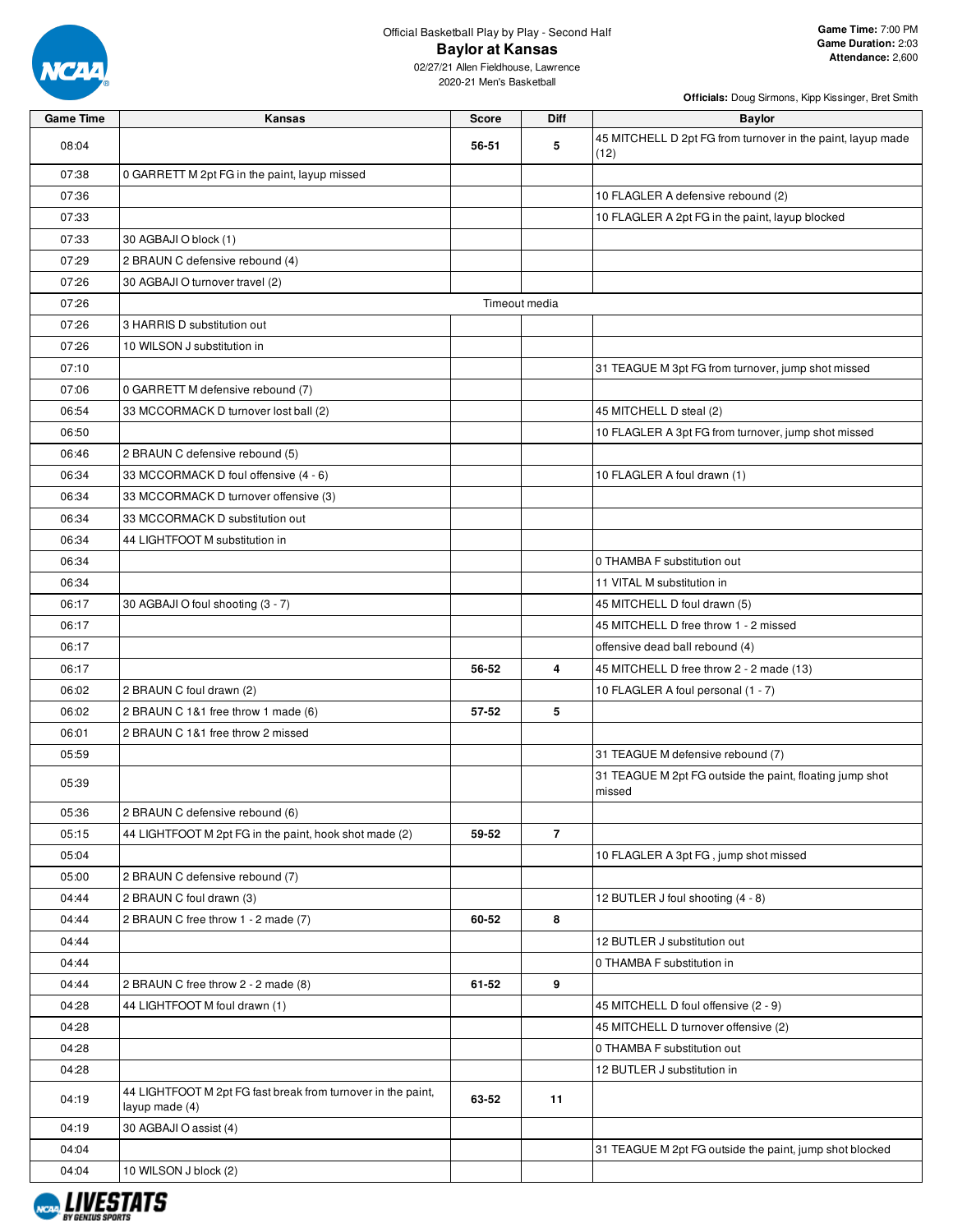

| <b>Game Time</b> | Kansas                                               | <b>Score</b> | <b>Diff</b>    | <b>Baylor</b>                                                 |
|------------------|------------------------------------------------------|--------------|----------------|---------------------------------------------------------------|
| 04:04            |                                                      |              |                | offensive rebound (23)                                        |
| 03:58            |                                                      |              |                | 45 MITCHELL D 3pt FG second chance, jump shot missed          |
| 03:57            | 44 LIGHTFOOT M defensive rebound (4)                 |              |                |                                                               |
| 03:57            |                                                      |              | Timeout media  |                                                               |
| 03:28            | 2 BRAUN C 2pt FG outside the paint, jump shot missed |              |                |                                                               |
| 03:25            |                                                      |              |                | 12 BUTLER J defensive rebound (2)                             |
| 03:17            | 44 LIGHTFOOT M foul shooting (2 - 8)                 |              |                | 11 VITAL M foul drawn (4)                                     |
| 03:17            |                                                      | 63-53        | 10             | 11 VITAL M free throw 1 - 2 made (8)                          |
| 03:17            | 44 LIGHTFOOT M substitution out                      |              |                |                                                               |
| 03:17            | 33 MCCORMACK D substitution in                       |              |                |                                                               |
| 03:15            |                                                      |              |                | 11 VITAL M free throw 2 - 2 missed                            |
| 03:14            |                                                      |              |                | 11 VITAL M offensive rebound (6)                              |
| 03:12            |                                                      | 63-56        | $\overline{7}$ | 12 BUTLER J 3pt FG second chance, jump shot made (5)          |
| 03:12            |                                                      |              |                | 11 VITAL M assist (3)                                         |
| 02:39            | 2 BRAUN C foul drawn (4)                             |              |                | 31 TEAGUE M foul shooting (2 - 10)                            |
| 02:39            | 2 BRAUN C free throw 1 - 2 made (9)                  | 64-56        | 8              |                                                               |
| 02:39            | 2 BRAUN C free throw 2 - 2 made (10)                 | 65-56        | 9              |                                                               |
| 02:35            |                                                      |              |                | 12 BUTLER J 3pt FG, jump shot missed                          |
| 02:32            | 2 BRAUN C defensive rebound (8)                      |              |                |                                                               |
| 02:22            | Timeout 30 Sec                                       |              |                |                                                               |
| 02:03            | 0 GARRETT M foul drawn (6)                           |              |                | 45 MITCHELL D foul personal (3 - 11)                          |
| 02:03            | 0 GARRETT M free throw 1 - 2 made (12)               | 66-56        | 10             |                                                               |
| 02:03            | 0 GARRETT M free throw 2 - 2 made (13)               | 67-56        | 11             |                                                               |
| 01:46            |                                                      |              |                | 31 TEAGUE M 3pt FG, jump shot missed                          |
| 01:43            | 2 BRAUN C defensive rebound (9)                      |              |                |                                                               |
| 01:30            | 10 WILSON J 2pt FG in the paint, layup made (7)      | 69-56        | 13             |                                                               |
| 01:15            |                                                      |              |                | 31 TEAGUE M 2pt FG in the paint, layup blocked                |
| 01:15            | 33 MCCORMACK D block (2)                             |              |                |                                                               |
| 01:15            |                                                      |              |                | offensive rebound (26)                                        |
|                  |                                                      |              |                | 45 MITCHELL D 2pt FG second chance in the paint, layup        |
| 01:05            |                                                      |              |                | blocked                                                       |
| 01:05            | 33 MCCORMACK D block (3)                             |              |                |                                                               |
| 01:03            |                                                      |              |                | 31 TEAGUE M offensive rebound (8)                             |
|                  |                                                      |              | 11             | 31 TEAGUE M 2pt FG second chance in the paint, layup made     |
| 01:03            |                                                      | 69-58        |                | (18)                                                          |
| 01:01            | 10 WILSON J turnover bad pass (4)                    |              |                |                                                               |
| 00:52            |                                                      |              |                | 45 MITCHELL D 2pt FG from turnover in the paint, layup missed |
| 00:49            | 10 WILSON J defensive rebound (13)                   |              |                |                                                               |
| 00:43            | 2 BRAUN C foul drawn (5)                             |              |                | 12 BUTLER J foul personal (5 - 12)                            |
| 00:43            |                                                      |              |                | 12 BUTLER J substitution out                                  |
| 00:43            |                                                      |              |                | 24 MAYER M substitution in                                    |
| 00:43            | 2 BRAUN C free throw 1 - 2 missed                    |              |                |                                                               |
| 00:43            | offensive dead ball rebound (3)                      |              |                |                                                               |
| 00:43            | 2 BRAUN C free throw 2 - 2 made (11)                 | 70-58        | 12             |                                                               |
| 00:32            |                                                      |              |                | 10 FLAGLER A 3pt FG, jump shot missed                         |
| 00:31            | defensive dead ball rebound (4)                      |              |                |                                                               |
| 00:28            | 0 GARRETT M foul drawn (7)                           |              |                | 31 TEAGUE M foul personal (3 - 13)                            |
| 00:28            | 0 GARRETT M free throw 1 - 2 made (14)               | 71-58        | 13             |                                                               |
| 00:28            | 0 GARRETT M free throw 2 - 2 missed                  |              |                |                                                               |
| 00:26            |                                                      |              |                | 24 MAYER M defensive rebound (1)                              |

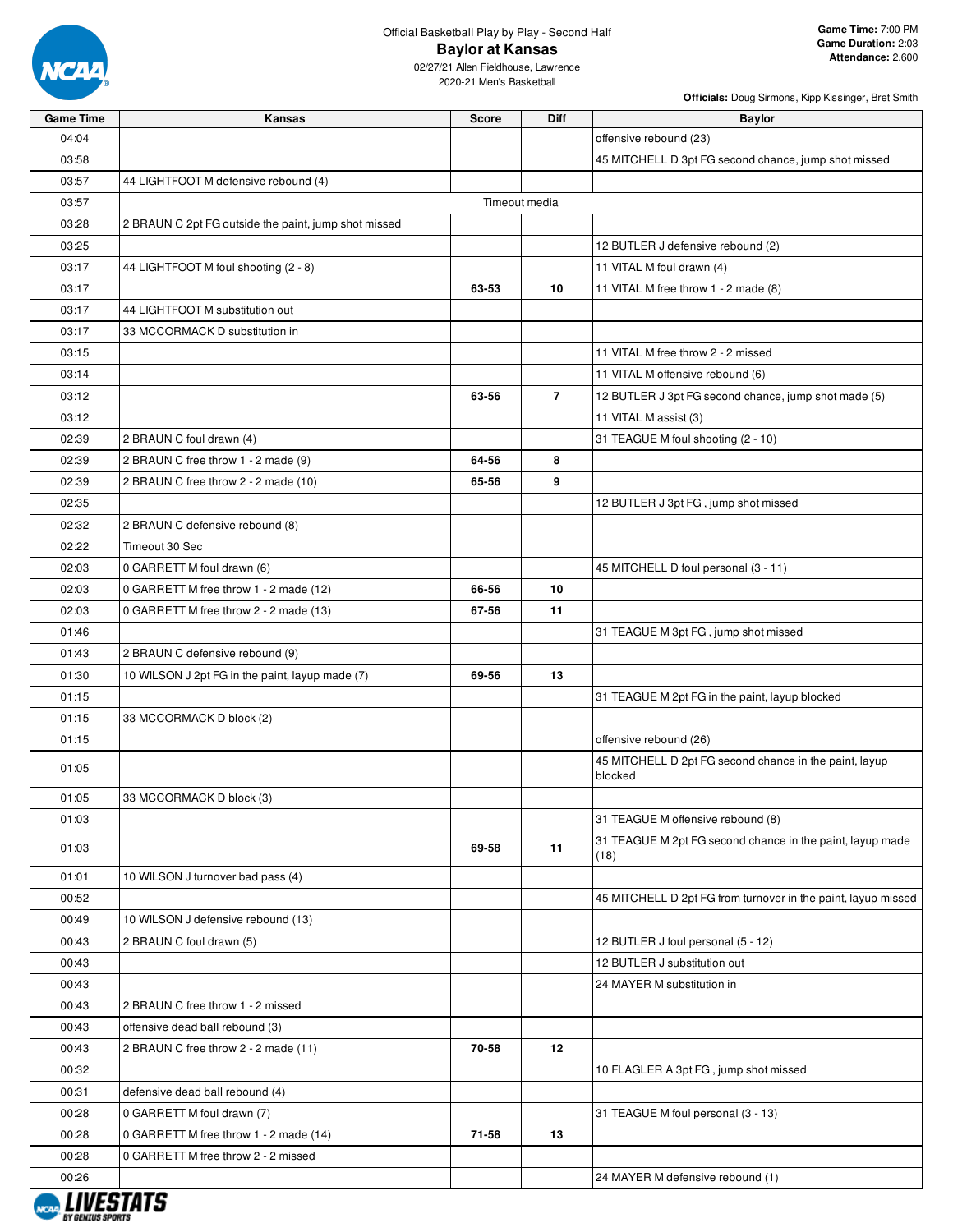

**Game Time:** 7:00 PM **Game Duration:** 2:03 **Attendance:** 2,600

02/27/21 Allen Fieldhouse, Lawrence 2020-21 Men's Basketball

| <b>Game Time</b> | Kansas                               | <b>Score</b> | <b>Diff</b> | <b>Baylor</b>                      |  |  |  |  |
|------------------|--------------------------------------|--------------|-------------|------------------------------------|--|--|--|--|
| 00:18            | 33 MCCORMACK D foul shooting (5 - 9) |              |             | 24 MAYER M foul drawn (1)          |  |  |  |  |
| 00:18            | 33 MCCORMACK D substitution out      |              |             |                                    |  |  |  |  |
| 00:18            | 24 THOMPSON B substitution in        |              |             |                                    |  |  |  |  |
| 00:18            |                                      |              |             | 24 MAYER M free throw 1 - 2 missed |  |  |  |  |
| 00:18            |                                      |              |             | offensive dead ball rebound (5)    |  |  |  |  |
| 00:17            |                                      |              |             | 24 MAYER M free throw 2 - 2 missed |  |  |  |  |
| 00:16            | 10 WILSON J defensive rebound (14)   |              |             |                                    |  |  |  |  |
| 00:04            | Timeout 30 Sec                       |              |             |                                    |  |  |  |  |
| 00:04            | 0 GARRETT M substitution out         |              |             |                                    |  |  |  |  |
| 00:04            | 3 HARRIS D substitution in           |              |             |                                    |  |  |  |  |
|                  | <b>END OF GAME</b>                   |              |             |                                    |  |  |  |  |
|                  | Kansas 71-58 Baylor                  |              |             |                                    |  |  |  |  |

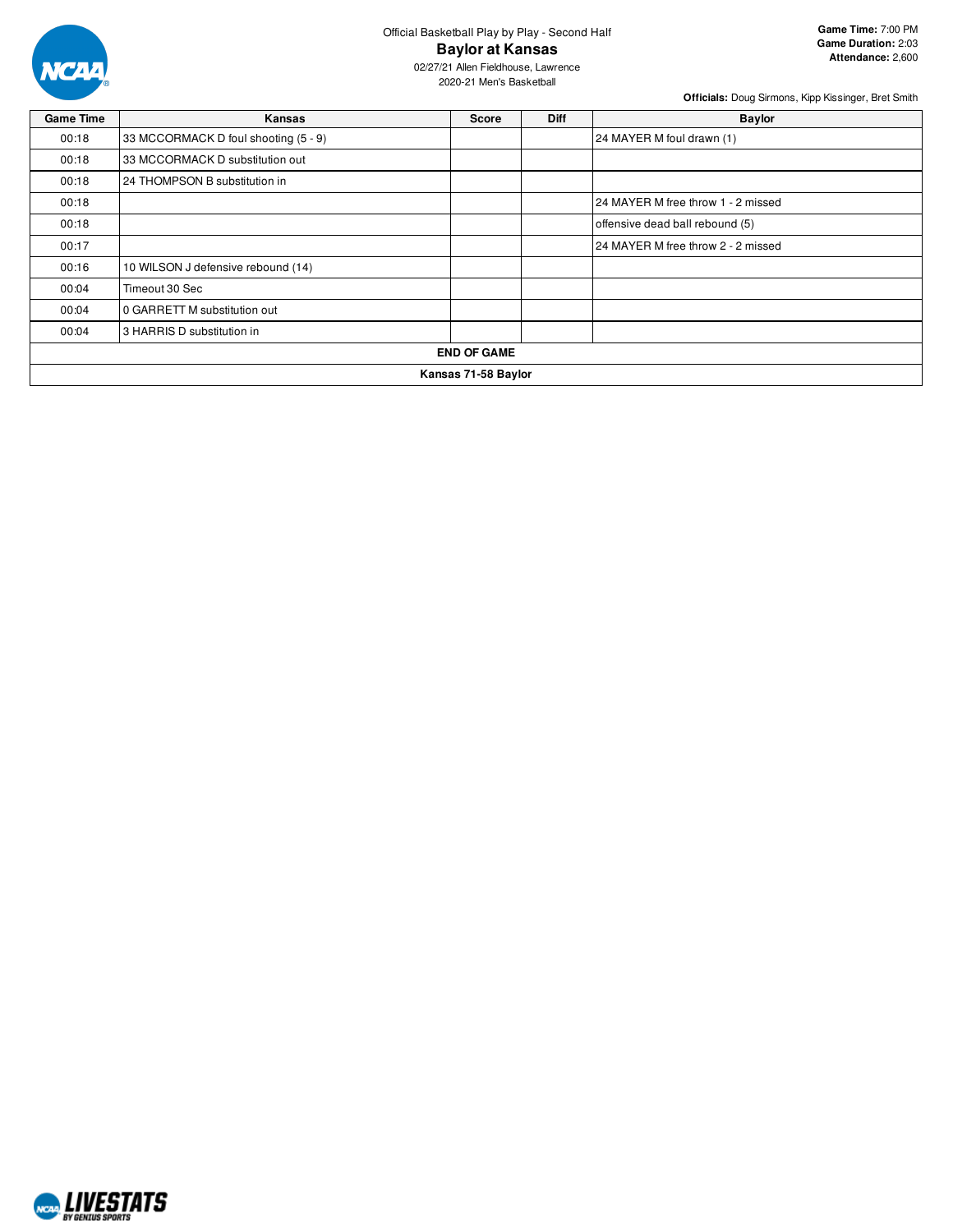

## Official Basketball Box Score - Second Half **Baylor at Kansas**

02/27/21 Allen Fieldhouse, Lawrence 2020-21 Men's Basketball

**Officials:** Doug Sirmons, Kipp Kissinger, Bret Smith

|    |                                    |            | FG       | 3P      | <b>FT</b> |                |           | <b>Rebounds</b> | <b>Fouls</b>   |           | ТP |   | $AS$ TO ST   |              | <b>Blocks</b> |           | $+/-$ |
|----|------------------------------------|------------|----------|---------|-----------|----------------|-----------|-----------------|----------------|-----------|----|---|--------------|--------------|---------------|-----------|-------|
|    | NO. Name                           | <b>Min</b> | M-A      | M-A     | M-A       | <b>OR</b>      | <b>DR</b> | <b>TOT</b>      | <b>PF</b>      | <b>FD</b> |    |   |              |              | <b>BS</b>     | <b>BA</b> |       |
| 0  | F<br>Flo Thamba                    | 07:59      | $0 - 0$  | $0-0$   | $0 - 0$   | 0              | 0         | 0               | 2              | 0         | 0  | 0 | 0            | 0            | 0             | 0         | $-2$  |
| 11 | <b>Mark Vital</b><br>F             | 15:14      | $1-3$    | $0-0$   | $2 - 6$   | 4              | 1         | 5               | $\Omega$       | 3         | 4  | 2 | $\mathbf 0$  | 0            | 0             |           | -9    |
| 12 | <b>Jared Butler</b><br>G           | 16:35      | $2 - 7$  | $1-5$   | $0 - 0$   | $\Omega$       |           | 1               | 3              | 0         | 5  | 0 | 0            | $\Omega$     | 0             | 0         | $-11$ |
| 31 | MaCio Teague<br>G                  | 17:46      | $4 - 11$ | $2 - 5$ | $1 - 1$   | $\overline{4}$ |           | 5               | $\overline{2}$ |           | 11 | 0 | $\Omega$     | 0            | 0             | 2         | -8    |
| 45 | Davion Mitchell<br>G               | 18:46      | $2 - 6$  | $0 - 2$ | $2 - 4$   | $\Omega$       | 0         | 0               | 3              | 2         | 6  |   |              | 2            | 0             |           | -6    |
| 10 | Adam Flagler                       | 13:45      | $0 - 4$  | $0 - 3$ | $0 - 0$   | $\Omega$       |           | 1               |                |           | 0  | 0 | 0            | 0            | 0             |           | $-5$  |
| 23 | Jonathan Tchamwa<br>Tchatchoua     | 05:43      | 1-2      | $0 - 0$ | $0 - 0$   | $\Omega$       | 0         | 0               |                |           | 2  | 0 | $\mathbf{0}$ | $\mathbf{0}$ | $\Omega$      |           | -1    |
| 24 | <b>Matthew Mayer</b>               | 02:58      | $0 - 1$  | $0 - 1$ | $0 - 2$   | $\Omega$       |           |                 |                |           | 0  | 0 | $\mathbf 0$  | 0            | 0             | 0         | $-4$  |
| 4  | LJ Cryer                           | 01:14      | $0 - 0$  | $0-0$   | $0-0$     | $\Omega$       | 0         | 0               | 0              | 0         | 0  | 0 | 0            | $\Omega$     | 0             | 0         | -4    |
|    | Team                               |            |          |         |           |                |           | 2               |                |           | 0  |   | $\Omega$     |              |               |           |       |
|    | $10-34$ 3-16 5-13<br><b>Totals</b> |            |          |         |           |                | 5         | 15              | 13             | 9         | 28 | 3 |              | 2            | 0             | 6         | $-10$ |
|    |                                    |            |          |         |           |                |           |                 |                |           |    |   |              |              |               |           |       |

| <b>Shooting By Period</b> |               |          |       |  |  |  |  |  |  |
|---------------------------|---------------|----------|-------|--|--|--|--|--|--|
|                           | ond FG%       | 10-34    | 29.4% |  |  |  |  |  |  |
|                           | 3PT%          | $3 - 16$ | 18.8% |  |  |  |  |  |  |
|                           | FT%           | $5 - 13$ | 38.5% |  |  |  |  |  |  |
|                           | <b>GM FG%</b> | 10-34    | 29.4% |  |  |  |  |  |  |
|                           | 3PT%          | $3 - 16$ | 18.8% |  |  |  |  |  |  |
|                           | FT%           | $5 - 13$ | 38.5% |  |  |  |  |  |  |

Dead Ball Rebounds: 4, 0

| Kansas - 38 |  |  |
|-------------|--|--|
|             |  |  |

**Technical Fouls:**:NONE

|               |                             |       | <b>FG</b> | 3P      | FT        |           |           | <b>Rebounds</b> |          | <b>Fouls</b> | ΤP       |          | <b>ASITO</b> | <b>ST</b> |           | <b>Blocks</b> |       |
|---------------|-----------------------------|-------|-----------|---------|-----------|-----------|-----------|-----------------|----------|--------------|----------|----------|--------------|-----------|-----------|---------------|-------|
|               | NO. Name                    | Min   | M-A       | M-A     | M-A       | <b>OR</b> | <b>DR</b> | <b>TOT</b>      | PF       | <b>FD</b>    |          |          |              |           | <b>BS</b> | <b>BA</b>     | $+/-$ |
| 10            | F<br>Jalen Wilson           | 13:58 | $2 - 2$   | $0-0$   | $0 - 0$   | 3         | 4         | 7               |          |              | 4        | 0        | 2            | 0         |           | 0             | 13    |
| 33            | David McCormack<br>F        | 11:56 | $3-5$     | $0-0$   | $0 - 0$   |           | $\Omega$  |                 | 3        |              | 6        | $\Omega$ | 3            | 0         | 3         | $\Omega$      | 5     |
| 0             | <b>Marcus Garrett</b><br>G  | 17:50 | $0 - 3$   | $0 - 1$ | $6 - 8$   |           | 4         | 5               |          | 5            | 6        |          | 0            | 0         | $\Omega$  | $\mathbf{0}$  | 6     |
| 2             | <b>Christian Braun</b><br>G | 20:00 | $1 - 4$   | $0 - 2$ | $6 - 8$   | $\Omega$  | 6         | 6               |          | 4            | 8        | 3        | $\Omega$     | 0         | $\Omega$  | $\Omega$      | 10    |
| 30            | Ochai Agbaji<br>G           | 20:00 | $2 - 4$   | $1-3$   | $0 - 0$   |           | 0         | 1               | 2        |              | 5        |          |              | 0         |           | $\Omega$      | 10    |
| 13            | <b>Tristan Enaruna</b>      | 00:00 | $0 - 0$   | $0-0$   | $0 - 0$   | $\Omega$  | $\Omega$  | $\Omega$        | $\Omega$ | $\Omega$     | $\Omega$ | $\Omega$ | $\Omega$     | $\Omega$  | $\Omega$  | $\Omega$      | 0     |
| 44            | Mitch Lightfoot             | 07:46 | $2-2$     | $0-0$   | $0 - 0$   |           | 2         | 3               |          |              | 4        | 0        | 0            | 0         |           | 0             | 5     |
| 24            | <b>Bryce Thompson</b>       | 03:10 | $0 - 0$   | $0-0$   | $0 - 0$   | $\Omega$  | $\Omega$  | $\Omega$        | $\Omega$ | $\Omega$     | $\Omega$ |          | 0            | $\Omega$  | $\Omega$  | $\Omega$      | 0     |
| 3             | Dajuan Harris               | 05:20 | $2 - 3$   | $1-2$   | $0 - 0$   | $\Omega$  | 0         | $\Omega$        | $\Omega$ | $\Omega$     | 5        | 0        |              | 0         | 0         | 0             |       |
| Team          |                             |       |           |         |           |           |           | $\overline{2}$  |          |              | $\Omega$ |          | $\Omega$     |           |           |               |       |
| <b>Totals</b> |                             |       | $12 - 23$ | l 2-8   | $12 - 16$ | 8         | 17        | 25              | 9        | 13           | 38       | 6        |              | 0         | 6         | $\Omega$      | 10    |

| <b>Shooting By Period</b> |           |       |  |  |  |  |  |  |  |
|---------------------------|-----------|-------|--|--|--|--|--|--|--|
| ond FG%                   | 12-23     | 52.2% |  |  |  |  |  |  |  |
| 3PT%                      | $2 - 8$   | 25.0% |  |  |  |  |  |  |  |
| FT%                       | $12 - 16$ | 75%   |  |  |  |  |  |  |  |
| GM FG%                    | $12 - 23$ | 52.2% |  |  |  |  |  |  |  |
| 3PT%                      | $2 - 8$   | 25.0% |  |  |  |  |  |  |  |
| FT%                       | $12 - 16$ | 75.0% |  |  |  |  |  |  |  |

Dead Ball Rebounds: 2, 1

|                                                              | <b>Baylor</b> | <b>Kansas</b>                           | <b>Points from</b> |
|--------------------------------------------------------------|---------------|-----------------------------------------|--------------------|
| <b>Biggest lead</b>                                          |               | $0(1st20:00)$ 13 (2 <sup>nd</sup> 1:30) | <b>Turnovers</b>   |
| <b>Best Scoring Run</b> $5(2^{nd} 13:14)$ 7( $2^{nd} 4:19$ ) |               |                                         | Paint              |
|                                                              |               |                                         |                    |
| <b>Lead Changes</b>                                          |               |                                         | <b>Second Chan</b> |
| <b>Times Tied</b>                                            |               |                                         | <b>Fast Breaks</b> |
| <b>Time with Lead</b>                                        | 00:00         | 19:41                                   | <b>Bench</b>       |

| <b>Points from</b>   |    | <b>Baylor Kansas</b> | <b>Period by Period Scoring</b> |               |     |         |            |  |  |
|----------------------|----|----------------------|---------------------------------|---------------|-----|---------|------------|--|--|
| <b>Turnovers</b>     |    |                      |                                 |               |     | 1st 2nd | <b>TOT</b> |  |  |
| Paint                | 14 | 18                   |                                 |               |     |         |            |  |  |
| <b>Second Chance</b> | 12 | 10                   |                                 | <b>Baylor</b> | 30  | 28      | 58         |  |  |
| <b>Fast Breaks</b>   |    | 2                    |                                 | Kansas        | -33 |         | 71         |  |  |
| Bench                | 2  | 9                    |                                 |               |     | 38      |            |  |  |

**Technical Fouls:**:NONE

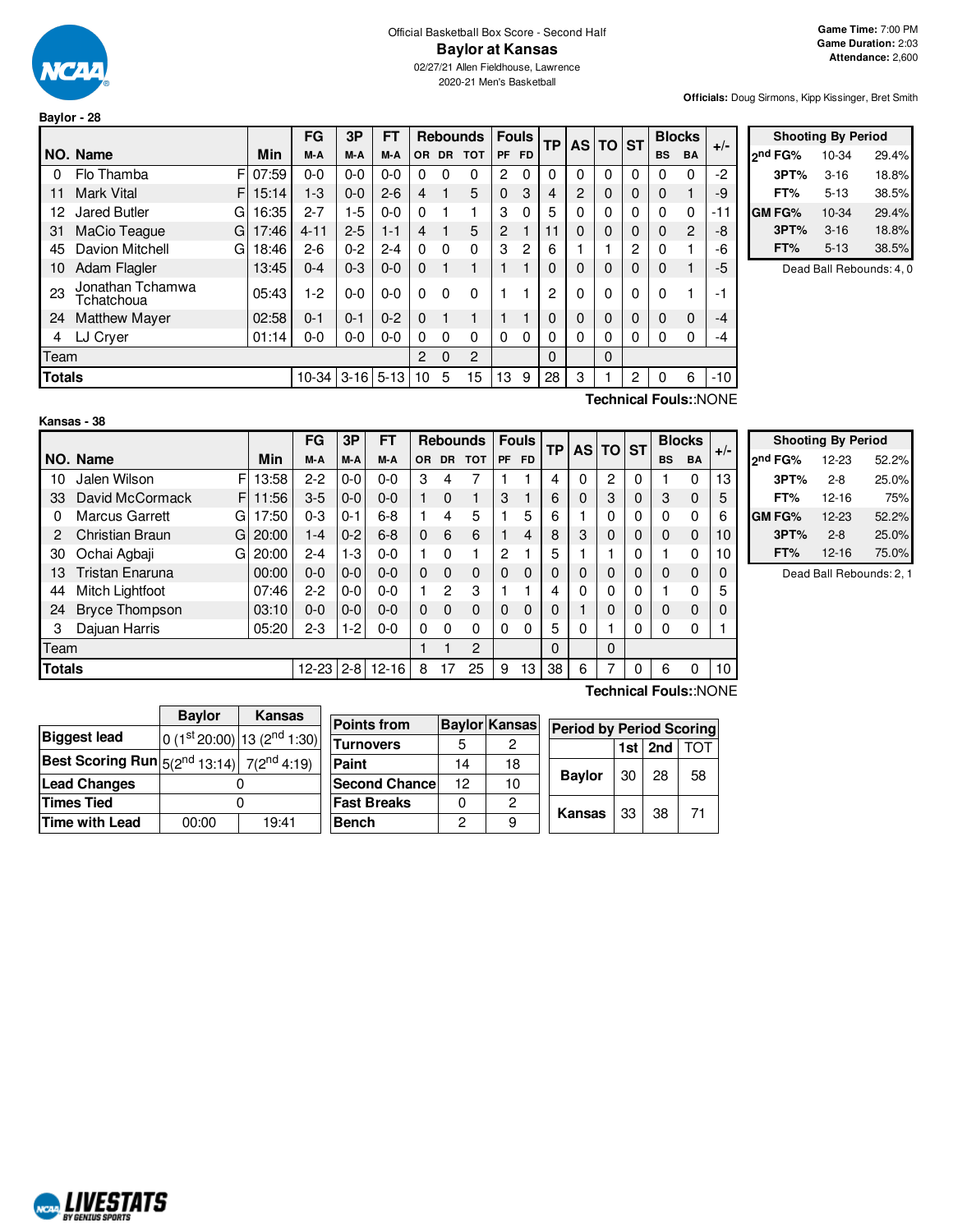

{ Players => 0, 1, 2, 3, 4, 10, 12, 13, 20, 24, 30, 33, 35, 44; } FG Types => All; Results => All;

{ Players => 0, 4, 5, 10, 11, 12, 13, 23, 24, 31, 32, 35, 42, 45; } FG Types => All; Results => All;



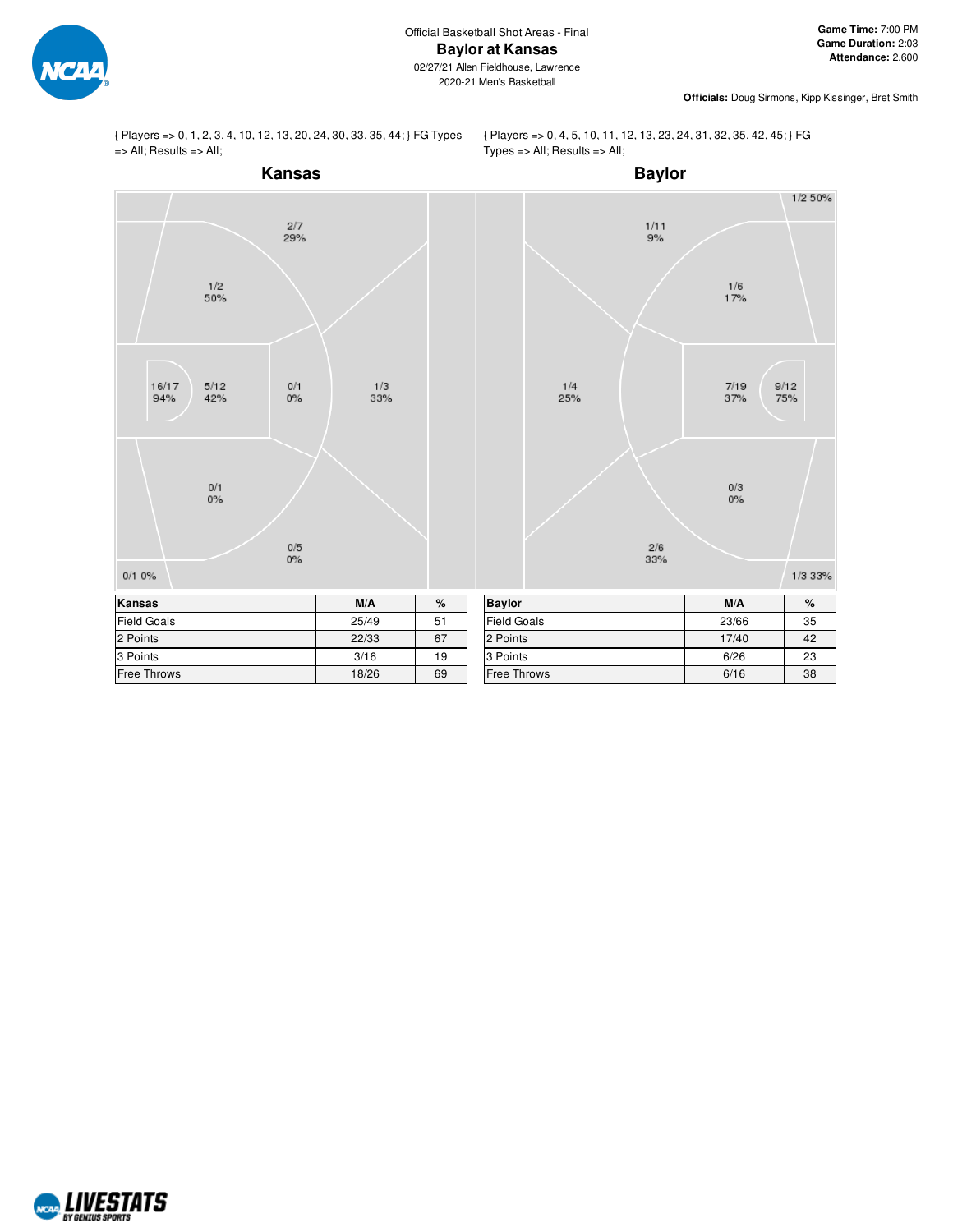

# **Baylor**

| <b>No</b>      | Name                        |       | <b>Mins</b> | <b>Score</b> |           | <b>Points Diff</b> |                               | Points per Min |      |                | <b>Assists</b> |                | <b>Rebounds</b> | <b>Steals</b>  |                |                | <b>Turnovers</b> |
|----------------|-----------------------------|-------|-------------|--------------|-----------|--------------------|-------------------------------|----------------|------|----------------|----------------|----------------|-----------------|----------------|----------------|----------------|------------------|
|                |                             | On    | Off         | On           | Off       | On                 | Off                           | On             | Off  | On             | Off            | On             | Off             | On             | Off            | On             | Off              |
|                | Flo Thamba                  | 19:29 | 20:31       | $25 - 27$    | $33 - 44$ | $-2$               | $-11$                         | .28            | 1.61 | 3              |                | 16             | 12              |                |                | $\overline{c}$ |                  |
| $\overline{4}$ | LJ Cryer                    | 06:34 | 33:26       | $8 - 17$     | $50 - 54$ | $-9$               | -4                            | .22            | 1.50 |                | 9              | 3              | 25              |                |                |                | 3                |
| 10             | Adam Flagler                | 27:27 | 12:33       | $43 - 46$    | $15 - 25$ | $-3$               | $-10$                         | .57            | .20  | 10             |                | 20             | 8               | 5              |                |                |                  |
| 11             | <b>Mark Vital</b>           | 27:10 | 12:50       | $45 - 49$    | $13 - 22$ | $-4$               | -9                            | .66            | 1.01 | 9              |                | 21             |                 | $\overline{2}$ | З              | 2              |                  |
| 12             | Jared Butler                | 29:51 | 10:09       | $39 - 54$    | $19 - 17$ | $-15$              |                               | .31            | 1.87 | 5              | 5              | 21             |                 | 3              | $\overline{2}$ |                |                  |
| 23             | Jonathan Tchamwa Tchatchoua | 10:39 | 29:21       | $13 - 25$    | $45 - 46$ | $-12$              | $-1$                          | .22            | 1.53 | $\overline{2}$ | 8              | $\overline{c}$ | 26              | $\mathbf{0}$   | 5              |                | 2                |
| 24             | <b>Matthew Mayer</b>        | 04:53 | 35:07       | $4 - 10$     | $54 - 61$ | -6                 | -<br>$\overline{\phantom{a}}$ | 0.82           | 1.54 |                | 10             | 2              | 26              |                | 5              |                | 3                |
| 31             | MaCio Teague                | 36:15 | 03:45       | $56 - 63$    | $2 - 8$   | $-7$               | -6                            | .54            | 0.53 | 10             |                | 27             |                 | 5              |                | 3              | $\Omega$         |
| 45             | Davion Mitchell             | 37:42 | 02:18       | $57 - 64$    | $-7$      | $-7$               | -6                            | .51            | 0.43 | 10             |                | 28             |                 | 5              |                |                |                  |

#### **Kansas**

| <b>No</b>      | Name                   |       | <b>Mins</b> |           | <b>Score</b> |    | <b>Points Diff</b> |       | Points per Min |    | <b>Assists</b> |    | <b>Rebounds</b> |    | <b>Steals</b> |    | Turnovers |
|----------------|------------------------|-------|-------------|-----------|--------------|----|--------------------|-------|----------------|----|----------------|----|-----------------|----|---------------|----|-----------|
|                |                        | On    | Off         | <b>On</b> | Off          | On | Off                | On    | Off            | On | Off            | On | Off             | On | Off           | On | Off       |
| $\Omega$       | <b>Marcus Garrett</b>  | 34:52 | 05:08       | $63 - 47$ | $8 - 11$     | 16 | -3                 | 81.،  | 1.56           |    | $\sqrt{2}$     | 43 | 5               |    | 0             |    |           |
| $\overline{2}$ | Christian Braun        | 36:56 | 03:04       | $67 - 52$ | $4 - 6$      | 15 | $-2$               | .81   | 1.30           | 10 |                | 46 | $\overline{c}$  |    | 0             | 12 | $\sim$    |
| 3              | Dajuan Harris          | 08:51 | 31:09       | $12 - 20$ | $59 - 38$    | -8 | 21                 | .36.، | . 89           |    |                |    | 40              | u  |               |    |           |
| 10             | Jalen Wilson           | 31:15 | 08:45       | $58 - 37$ | $13 - 21$    | 21 | -8                 | .86   | 1.49           |    |                | 39 | 9               |    | 0             |    |           |
| 13             | <b>Tristan Enaruna</b> | 01:41 | 38:19       | $5 - 0$   | $66 - 58$    | 5  | 8                  | 2.97  | 1.72           |    |                |    | 44              |    |               |    | 14        |
| 24             | <b>Bryce Thompson</b>  | 11:02 | 28:58       | $17 - 26$ | $54 - 32$    | -9 | 22                 | .54   | 1.86           |    |                |    | 37              | 0  |               |    | 8         |
| 30             | Ochai Agbaji           | 37:22 | 02:38       | $67 - 50$ | $4 - 8$      | 17 | -4                 | .79   | . 52           | 10 |                | 46 | $\overline{c}$  |    | 0             | 13 |           |
| 33             | David McCormack        | 24:49 | 15:11       | $45 - 37$ | $26 - 21$    | 8  | 5                  | i 81  | 1.71           |    |                | 30 | 18              |    | 0             |    | 6         |
| 44             | Mitch Lightfoot        | 13:12 | 26:48       | $21 - 21$ | $50 - 37$    |    | 13                 | .59   | .87            |    |                | 13 | 35              | 0  |               |    |           |

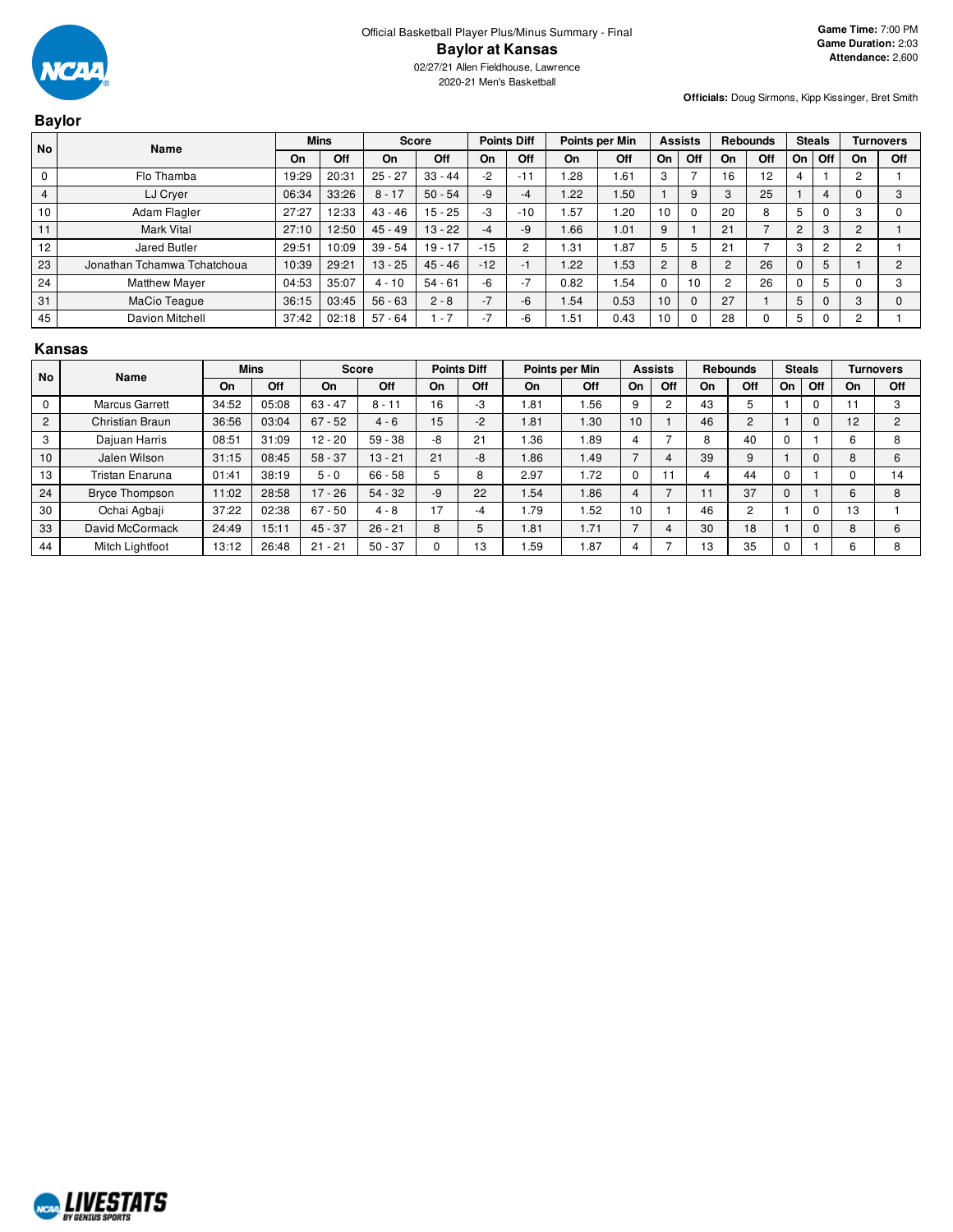

### Players => 0, 4, 5, 10, 11, 12, 13, 23, 24, 31, 32, 35, 42, 45FG Types=>AllResults=>All **Baylor**



## **Blow Up Chart**



| <b>O</b> Made |  | (N) Missed |
|---------------|--|------------|
|---------------|--|------------|

N - Player Number

| <b>Baylor</b>      | M/A   | $\%$ | <b>Bavlor</b>            | M/A       | $\%$ |
|--------------------|-------|------|--------------------------|-----------|------|
| <b>Field Goals</b> | 23/66 | 35   | Points in the Paint      | 32(16/31) | 52   |
| 2 Points           | 17/40 | 42   | <b>Fast Break Points</b> | 6(2/2)    | 100  |
| 3 Points           | 6/26  | 23   | Second Chance Points     | 15(8/15)  | 53   |
| <b>Free Throws</b> | 6/16  | 38   | <b>Effective FG%</b>     | 39        |      |

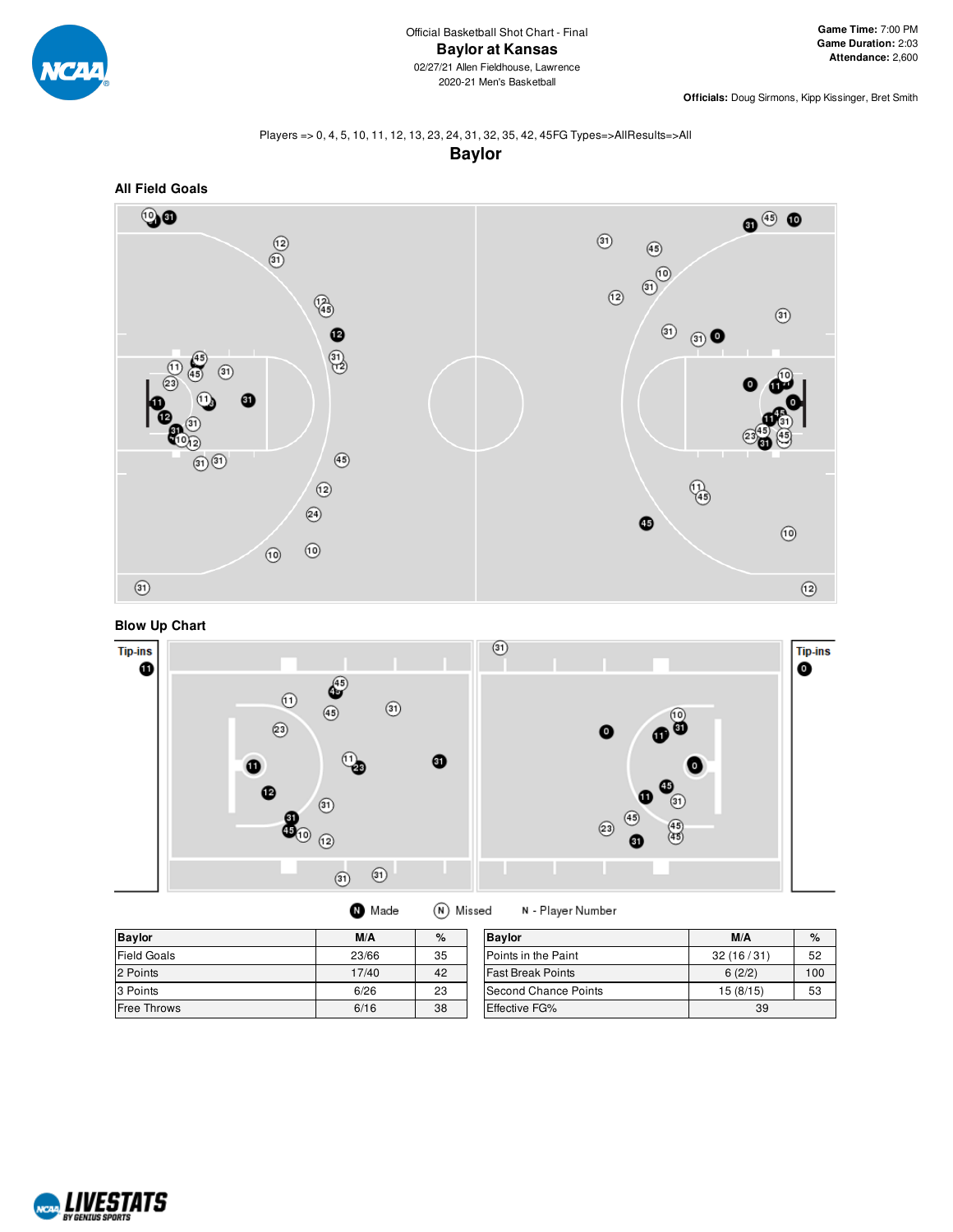

#### Players => 0, 1, 2, 3, 4, 10, 12, 13, 20, 24, 30, 33, 35, 44FG Types=>AllResults=>All









| Kansas             | M/A   | %  | Kansas                   | M/A          | %   |
|--------------------|-------|----|--------------------------|--------------|-----|
| <b>Field Goals</b> | 25/49 | 51 | Points in the Paint      | 42 (21 / 29) | 72  |
| 2 Points           | 22/33 | 67 | <b>Fast Break Points</b> | 2(1/1)       | 100 |
| 3 Points           | 3/16  | 19 | Second Chance Points     | 17 (10/13)   |     |
| <b>Free Throws</b> | 18/26 | 69 | Effective FG%            | 54           |     |

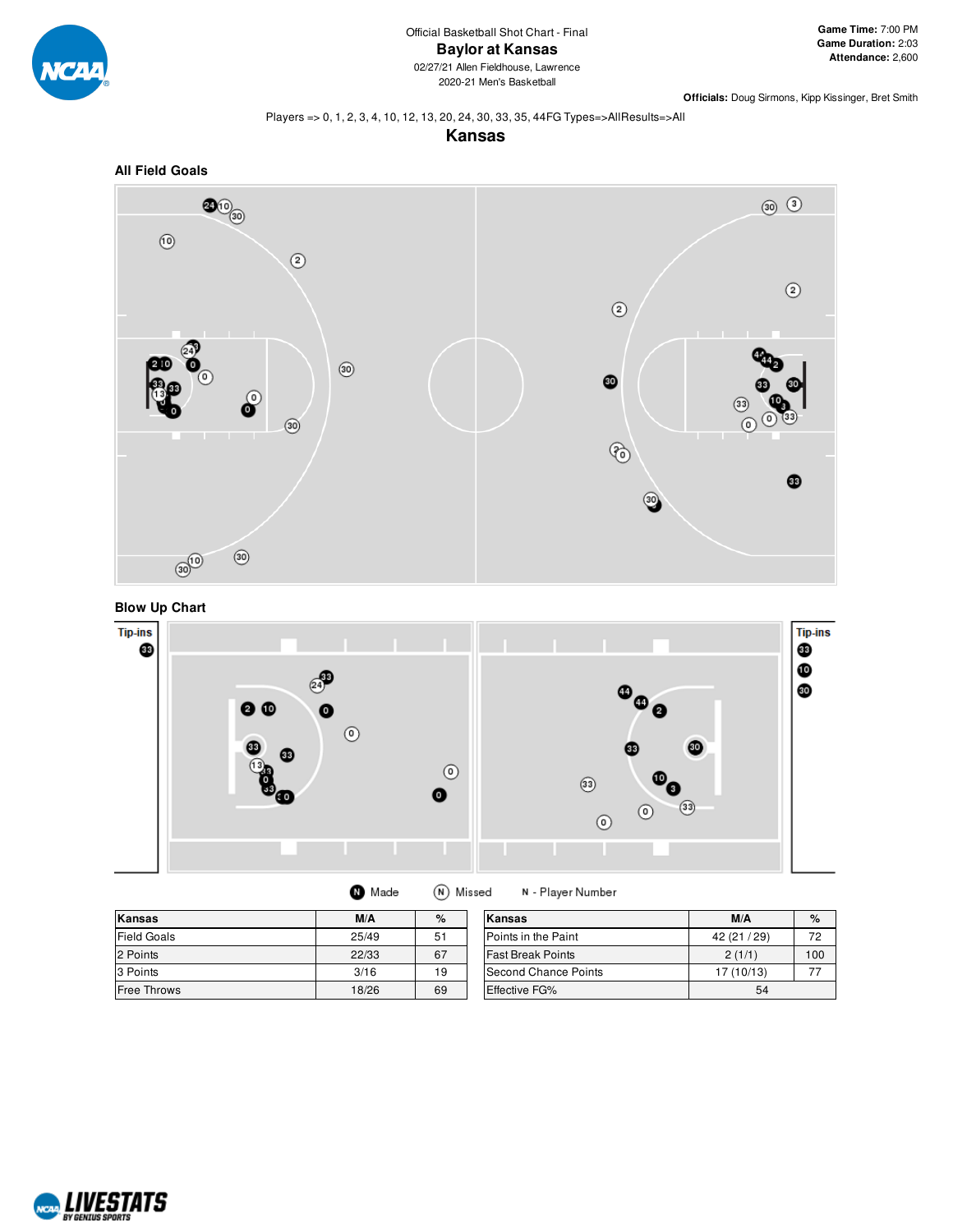

**Baylor**

2020-21 Men's Basketball

| Lineup                                                                                | Quarter<br>On  | Time<br>On | Quarter<br>Off | <b>Time</b><br>Off | Time on<br>Court | Score   | <b>Score</b><br><b>Diff</b> | <b>Reb</b> Stil Tov Ass |              |              |                | <b>PPP</b> |
|---------------------------------------------------------------------------------------|----------------|------------|----------------|--------------------|------------------|---------|-----------------------------|-------------------------|--------------|--------------|----------------|------------|
| 0- Thamba F/ 11- Vital M/ 12- Butler J/ 31- Teague M/ 45- Mitchell D/                 | $\mathbf{1}$   | 20:00      | $\mathbf{1}$   | 16:03              | 03:57            | $4 - 4$ | $\Omega$                    | $\mathbf{2}$            | 0            | $\mathbf 0$  | $\mathbf 0$    | 0.8000     |
| 10- Flagler A/11- Vital M/12- Butler J/23- Tchamwa Tchatchoua J/31-<br>Teaque M/      |                | 16:03      | $\mathbf{1}$   | 14:59              | 01:04            | $0 - 2$ | $-2$                        | $\Omega$                | $\mathbf 0$  |              | $\Omega$       | 0.0000     |
| 10- Flagler A/12- Butler J/23- Tchamwa Tchatchoua J/24- Mayer M/45-<br>Mitchell D/    | $\mathbf{1}$   | 14:59      | $\mathbf{1}$   | 13:28              | 01:31            | $0 - 4$ | $-4$                        | $\mathbf{1}$            | $\mathbf 0$  | $\Omega$     | $\Omega$       | 0.0000     |
| 0- Thamba F/10- Flagler A/24- Mayer M/31- Teague M/45- Mitchell D/                    | 1              | 13:28      | -1             | 13:04              | 00:24            | $2 - 0$ | 2                           | $\mathbf 0$             | 0            | $\mathbf 0$  | $\Omega$       | 2.0000     |
| 0- Thamba F/ 10- Flagler A/ 11- Vital M/ 31- Teague M/ 45- Mitchell D/                | $\mathbf{1}$   | 13:04      | $\mathbf{1}$   | 10:28              | 02:36            | $4 - 3$ | $\mathbf{1}$                | $\mathbf{2}$            | $\mathbf{1}$ | $\mathbf 0$  | $\overline{2}$ | 1.0000     |
| 10- Flagler A/11- Vital M/12- Butler J/31- Teague M/45- Mitchell D/                   | $\mathbf{1}$   | 10:28      | $\mathbf{1}$   | 07:50              | 02:38            | $8 - 4$ | 4                           | $\mathbf{1}$            | 1            | $\mathbf 0$  | $\overline{c}$ | 2.0619     |
| 4- Cryer L/12- Butler J/23- Tchamwa Tchatchoua J/31- Teaque M/45-<br>Mitchell D/      | 1              | 07:50      | $\mathbf{1}$   | 06:14              | 01:36            | $2 - 5$ | $-3$                        | $\Omega$                | $\Omega$     | $\Omega$     | $\Omega$       | 1.0000     |
| 11- Vital M/ 12- Butler J/ 23- Tchamwa Tchatchoua J/ 31- Teaque M/ 45-<br>Mitchell D/ | $\mathbf{1}$   | 06:14      | $\mathbf{1}$   | 05:29              | 00:45            | $0 - 2$ | $-2$                        | $\mathbf 0$             | $\mathbf 0$  | $\Omega$     | $\mathbf 0$    | 0.0000     |
| 10- Flagler A/11- Vital M/12- Butler J/31- Teague M/45- Mitchell D/                   | $\mathbf{1}$   | 05:29      | -1             | 04:33              | 00:56            | $5 - 1$ | 4                           | $\overline{2}$          | $\mathbf 0$  | $\Omega$     | $\overline{2}$ | 2.5000     |
| 0- Thamba F/ 10- Flagler A/ 12- Butler J/ 31- Teague M/ 45- Mitchell D/               | $\mathbf{1}$   | 04:33      | $\mathbf{1}$   | 03:44              | 00:49            | $0 - 1$ | $-1$                        | $\overline{2}$          | $\mathbf 0$  | $\mathbf{1}$ | $\Omega$       | 0.0000     |
| 0- Thamba F/4- Cryer L/10- Flagler A/31- Teague M/45- Mitchell D/                     | $\mathbf{1}$   | 03:44      | $\overline{2}$ | 20:00              | 03:44            | $5 - 7$ | $-2$                        | 3                       | $\mathbf{1}$ | $\mathbf{0}$ |                | 0.7764     |
| 0- Thamba F/ 11- Vital M/ 12- Butler J/ 31- Teague M/ 45- Mitchell D/                 | $\overline{2}$ | 20:00      | 2              | 17:10              | 02:50            | $1 - 5$ | $-4$                        | $\mathbf{1}$            | $\mathbf 0$  | $\mathbf{0}$ | $\mathbf 0$    | 0.2660     |
| 10- Flagler A/12- Butler J/23- Tchamwa Tchatchoua J/24- Mayer M/45-<br>Mitchell D/    | $\overline{2}$ | 17:10      | 2              | 15:06              | 02:04            | $2 - 3$ | $-1$                        | $\mathbf 0$             | $\mathbf 0$  | $\Omega$     | $\Omega$       | 1.0000     |
| 10- Flagler A/11- Vital M/23- Tchamwa Tchatchoua J/24- Mayer M/45-<br>Mitchell D/     | $\overline{2}$ | 15:06      | 2              | 14:56              | 00:10            | $0 - 1$ | $-1$                        | $\Omega$                | $\Omega$     | $\Omega$     | $\Omega$       | 0.0000     |
| 10- Flagler A/11- Vital M/23- Tchamwa Tchatchoua J/31- Teague M/45-<br>Mitchell D/    | $\overline{2}$ | 14:56      | 2              | 12:41              | 02:15            | $8 - 3$ | 5                           | $\mathbf{1}$            | $\mathbf 0$  | $\Omega$     | $\overline{2}$ | 2.0000     |
| 4- Cryer L/11- Vital M/12- Butler J/23- Tchamwa Tchatchoua J/31-<br>Teague M/         | $\overline{2}$ | 12:41      | 2              | 11:27              | 01:14            | $1 - 5$ | $-4$                        | $\mathbf 0$             | $\mathbf 0$  | $\Omega$     | $\Omega$       | 0.6944     |
| 0- Thamba F/ 11- Vital M/ 12- Butler J/ 31- Teague M/ 45- Mitchell D/                 | $\overline{2}$ | 11:27      | $\overline{2}$ | 09:16              | 02:11            | $7 - 4$ | 3                           | 5                       | 0            | $\mathbf 0$  | $\mathbf{0}$   | 2.4306     |
| 0- Thamba F/ 10- Flagler A/ 12- Butler J/ 31- Teague M/ 45- Mitchell D/               | $\overline{2}$ | 09:16      | $\overline{2}$ | 06:34              | 02:42            | $2 - 2$ | $\Omega$                    | $\mathbf{1}$            | $\mathbf{2}$ | $\mathbf 0$  | $\Omega$       | 0.4000     |
| 10- Flagler A/11- Vital M/12- Butler J/31- Teague M/45- Mitchell D/                   | $\overline{2}$ | 06:34      | $\overline{2}$ | 04:44              | 01:50            | $1 - 4$ | -3                          | $\mathbf{1}$            | $\mathbf 0$  | $\mathbf{0}$ | $\Omega$       | 0.3472     |
| 0- Thamba F/ 10- Flagler A/ 11- Vital M/ 31- Teague M/ 45- Mitchell D/                | $\overline{2}$ | 04:44      | $\overline{2}$ | 04:28              | 00:16            | $0 - 1$ | $-1$                        | $\Omega$                | $\mathbf 0$  | -1           | $\Omega$       | 0.0000     |
| 10- Flagler A/11- Vital M/12- Butler J/31- Teague M/45- Mitchell D/                   | $\overline{2}$ | 04:28      | $\overline{2}$ | 00:43              | 03:44            | $6 - 8$ | $-2$                        | 5                       | $\mathbf 0$  | $\mathbf 0$  |                | 1.0204     |
| 10- Flagler A/11- Vital M/24- Mayer M/31- Teague M/45- Mitchell D/                    | $\overline{2}$ | 00:43      | $\overline{2}$ | 00:00              | 00:44            | $0 - 2$ | $-2$                        | $\mathbf{1}$            | $\mathbf 0$  | $\Omega$     | $\Omega$       | 0.0000     |

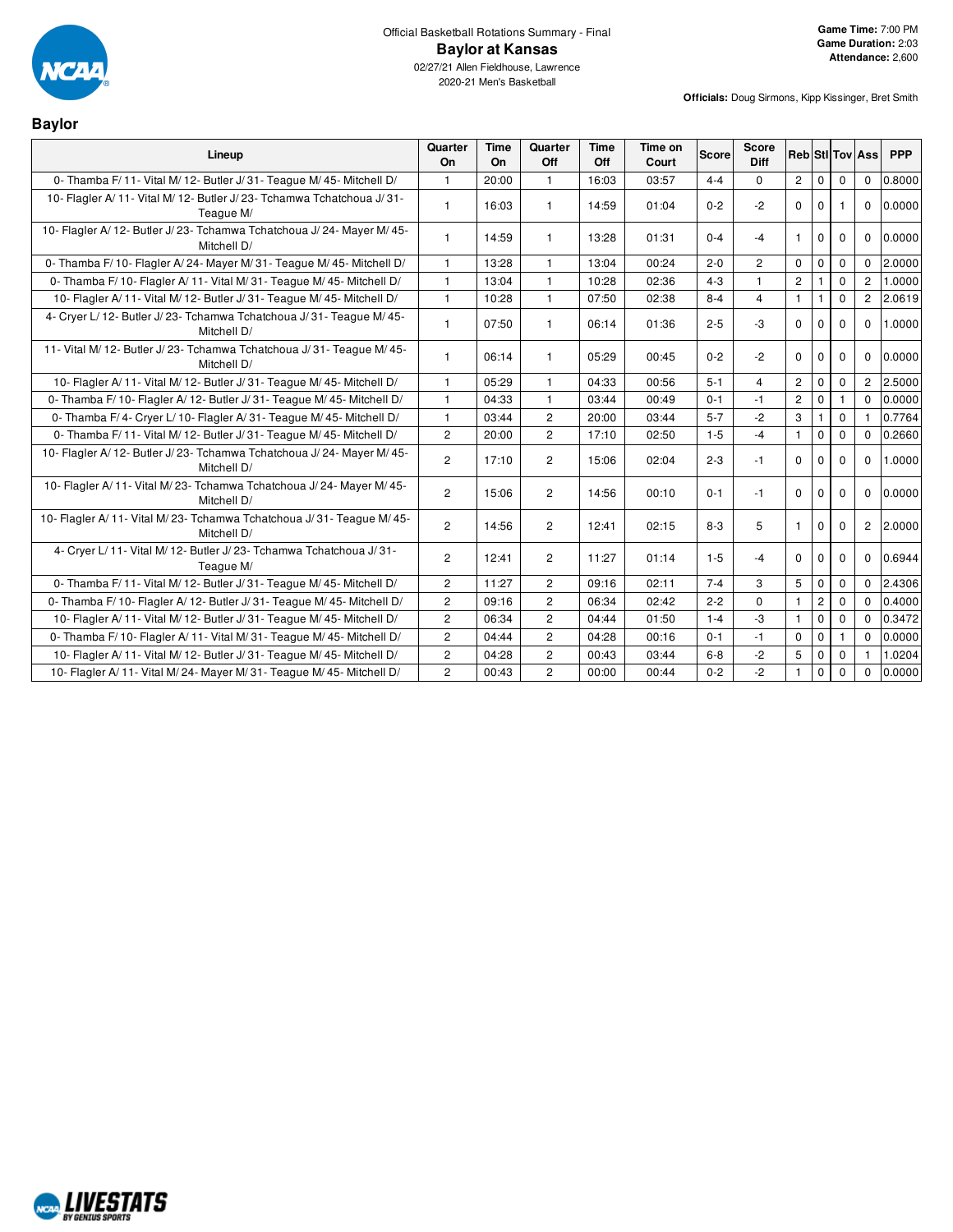

**Kansas**

**Officials:** Doug Sirmons, Kipp Kissinger, Bret Smith

# 2020-21 Men's Basketball

| Lineup                                                                        | Quarter<br>On  | <b>Time</b><br>On | Quarter<br>Off | <b>Time</b><br>Off | Time on<br>Court | <b>Score</b> | <b>Score</b><br><b>Diff</b> | <b>RebiStilToviAss</b> |              |                |                | <b>PPP</b> |
|-------------------------------------------------------------------------------|----------------|-------------------|----------------|--------------------|------------------|--------------|-----------------------------|------------------------|--------------|----------------|----------------|------------|
| 0- Garrett M/2- Braun C/10- Wilson J/30- Agbaji O/33- McCormack D/            | $\mathbf{1}$   | 20:00             | $\mathbf{1}$   | 13:28              | 06:32            | $10 - 4$     | 6                           | 8                      |              |                | 3              | 1.1111     |
| 0- Garrett M/ 10- Wilson J/ 24- Thompson B/ 30- Agbaji O/ 44- Lightfoot<br>M/ | $\mathbf{1}$   | 13:28             | $\mathbf{1}$   | 11:46              | 01:42            | $3 - 4$      | $-1$                        | $\mathbf{1}$           | $\mathbf{0}$ | $\mathbf{1}$   | $\mathbf{1}$   | 1.0417     |
| 2- Braun C/3- Harris D/24- Thompson B/30- Agbaii O/44- Lightfoot M/           | $\mathbf{1}$   | 11:46             | $\mathbf{1}$   | 10:28              | 01:18            | $0 - 2$      | $-2$                        | $\mathbf{2}^{\circ}$   | $\mathbf 0$  | $\overline{c}$ | $\Omega$       | 0.0000     |
| 2- Braun C/3- Harris D/10- Wilson J/24- Thompson B/33- McCormack<br>D/        | $\mathbf{1}$   | 10:28             | $\mathbf{1}$   | 09:37              | 00:51            | $0 - 6$      | -6                          | $\Omega$               | $\Omega$     |                | $\Omega$       | 0.0000     |
| 0- Garrett M/2- Braun C/10- Wilson J/24- Thompson B/33- McCormack<br>D/       | $\mathbf{1}$   | 09:37             | $\mathbf{1}$   | 07:50              | 01:47            | $4 - 2$      | $\overline{2}$              | $\overline{2}$         | 0            | $\mathbf{0}$   | 1              | 1.3333     |
| 0- Garrett M/2- Braun C/10- Wilson J/30- Agbaji O/33- McCormack D/            | $\mathbf{1}$   | 07:50             | $\mathbf{1}$   | 04:33              | 03:17            | $8 - 7$      | $\mathbf{1}$                | 3                      | $\mathbf 0$  | $\mathbf 0$    | $\mathbf 0$    | 1.5385     |
| 3- Harris D/ 10- Wilson J/ 24- Thompson B/ 30- Agbaji O/ 33-<br>McCormack D/  | $\mathbf{1}$   | 04:33             | $\mathbf{1}$   | 04:20              | 00:13            | $1-0$        | $\mathbf{1}$                | $\Omega$               | $\Omega$     | $\Omega$       | $\Omega$       | 2.2727     |
| 3- Harris D/ 10- Wilson J/ 24- Thompson B/ 30- Agbaji O/ 44- Lightfoot<br>M/  | $\mathbf{1}$   | 04:20             | $\mathbf{1}$   | 03:44              | 00:36            | $0-0$        | $\Omega$                    | $\mathbf{1}$           | $\mathbf{0}$ | $\mathbf 0$    | $\Omega$       | 0.0000     |
| 0- Garrett M/3- Harris D/24- Thompson B/30- Agbaii O/44- Lightfoot M/         | $\mathbf{1}$   | 03:44             | $\mathbf{1}$   | 03:11              | 00:33            | $0 - 2$      | $-2$                        | $\mathbf 0$            | $\mathbf 0$  | 1              | $\mathbf 0$    | 0.0000     |
| 0- Garrett M/2- Braun C/24- Thompson B/30- Agbaji O/33-<br>McCormack D/       | $\mathbf{1}$   | 03:11             | $\mathbf{1}$   | 02:58              | 00:13            | $0 - 1$      | $-1$                        | $\Omega$               | $\Omega$     | $\Omega$       | $\Omega$       | 0.0000     |
| 0- Garrett M/2- Braun C/24- Thompson B/30- Agbaii O/44- Lightfoot M/          | $\mathbf{1}$   | 02:58             | $\mathbf{1}$   | 02:19              | 00:39            | $0-0$        | $\mathbf 0$                 | $\mathbf{2}$           | $\mathbf 0$  | 1              | $\Omega$       | 0.0000     |
| 0- Garrett M/2- Braun C/10- Wilson J/30- Agbaii O/44- Lightfoot M/            | $\mathbf{1}$   | 02:19             | $\mathbf{1}$   | 01:41              | 00:38            | $2 - 2$      | $\Omega$                    | $\Omega$               | $\mathbf 0$  | $\mathbf 0$    | $\Omega$       | 2.0000     |
| 0- Garrett M/2- Braun C/10- Wilson J/13- Enaruna T/30- Agbaji O/              | $\mathbf{1}$   | 01:41             | $\overline{2}$ | 20:00              | 01:41            | $5-0$        | 5                           | $\overline{4}$         | 0            | $\mathbf{0}$   | $\Omega$       | 1.7361     |
| 0- Garrett M/2- Braun C/10- Wilson J/30- Agbaji O/33- McCormack D/            | $\overline{2}$ | 20:00             | $\overline{2}$ | 15:56              | 04:04            | $8 - 3$      | 5                           | 8                      | $\mathbf 0$  | $\mathbf{1}$   | $\mathbf{1}$   | 1.6393     |
| 0- Garrett M/2- Braun C/10- Wilson J/30- Agbaii O/44- Lightfoot M/            | $\overline{c}$ | 15:56             | $\overline{2}$ | 13:28              | 02:28            | $2 - 2$      | $\mathbf 0$                 | 3                      | $\mathbf 0$  | $\mathbf{1}$   | $\Omega$       | 1.0638     |
| 0- Garrett M/2- Braun C/24- Thompson B/30- Agbaji O/44- Lightfoot M/          | $\overline{c}$ | 13:28             | $\overline{2}$ | 12:41              | 00:47            | $2 - 6$      | $-4$                        | $\mathbf 0$            | $\mathbf 0$  | $\mathbf 0$    | $\Omega$       | 1.0000     |
| 2- Braun C/3- Harris D/24- Thompson B/30- Agbaji O/44- Lightfoot M/           | $\overline{2}$ | 12:41             | $\overline{2}$ | 11:27              | 01:14            | $5 - 1$      | $\overline{4}$              | $\mathbf{1}$           | $\mathbf 0$  | $\mathbf 0$    | $\overline{2}$ | 2.5000     |
| 2- Braun C/3- Harris D/24- Thompson B/30- Agbaji O/33- McCormack<br>D/        | $\overline{c}$ | 11:27             | $\overline{2}$ | 10:36              | 00:51            | $2 - 2$      | 0                           | $\mathbf{1}$           | $\mathbf 0$  | $\mathbf 0$    | $\mathbf 0$    | 2.0000     |
| 0- Garrett M/2- Braun C/3- Harris D/30- Agbaii O/33- McCormack D/             | $\overline{2}$ | 10:36             | $\overline{2}$ | 07:26              | 03:10            | $4 - 7$      | $-3$                        | 3                      | $\mathbf 0$  | $\mathbf{2}$   | $\overline{2}$ | 0.8000     |
| 0- Garrett M/2- Braun C/10- Wilson J/30- Agbaji O/33- McCormack D/            | $\overline{2}$ | 07:26             | $\overline{2}$ | 06:34              | 00:52            | $0-0$        | $\mathbf 0$                 | $\mathbf{2}$           | $\mathbf 0$  | $\mathbf{2}$   | $\Omega$       | 0.0000     |
| 0- Garrett M/2- Braun C/10- Wilson J/30- Agbaji O/44- Lightfoot M/            | $\overline{c}$ | 06:34             | $\overline{2}$ | 03:17              | 03:17            | $7 - 2$      | 5                           | 3                      | $\mathbf 0$  | $\mathbf 0$    |                | 1.4706     |
| 0- Garrett M/2- Braun C/10- Wilson J/30- Agbaji O/33- McCormack D/            | $\overline{c}$ | 03:17             | $\mathbf{2}$   | 00:18              | 02:59            | $8 - 5$      | 3                           | 3                      | $\mathbf 0$  |                | $\Omega$       | 1.4493     |
| 0- Garrett M/2- Braun C/10- Wilson J/24- Thompson B/30- Agbaji O/             | $\overline{2}$ | 00:18             | $\overline{2}$ | 00:04              | 00:13            | $0-0$        | $\mathbf 0$                 | $\mathbf{1}$           | $\mathbf 0$  | $\mathbf 0$    | $\mathbf 0$    | 0.0000     |
| 2- Braun C/3- Harris D/10- Wilson J/24- Thompson B/30- Agbaji O/              | $\overline{c}$ | 00:04             | $\overline{2}$ | 00:00              | 00:05            | $0-0$        | 0                           | $\mathbf 0$            | $\Omega$     | $\mathbf 0$    | $\Omega$       | 0.0000     |

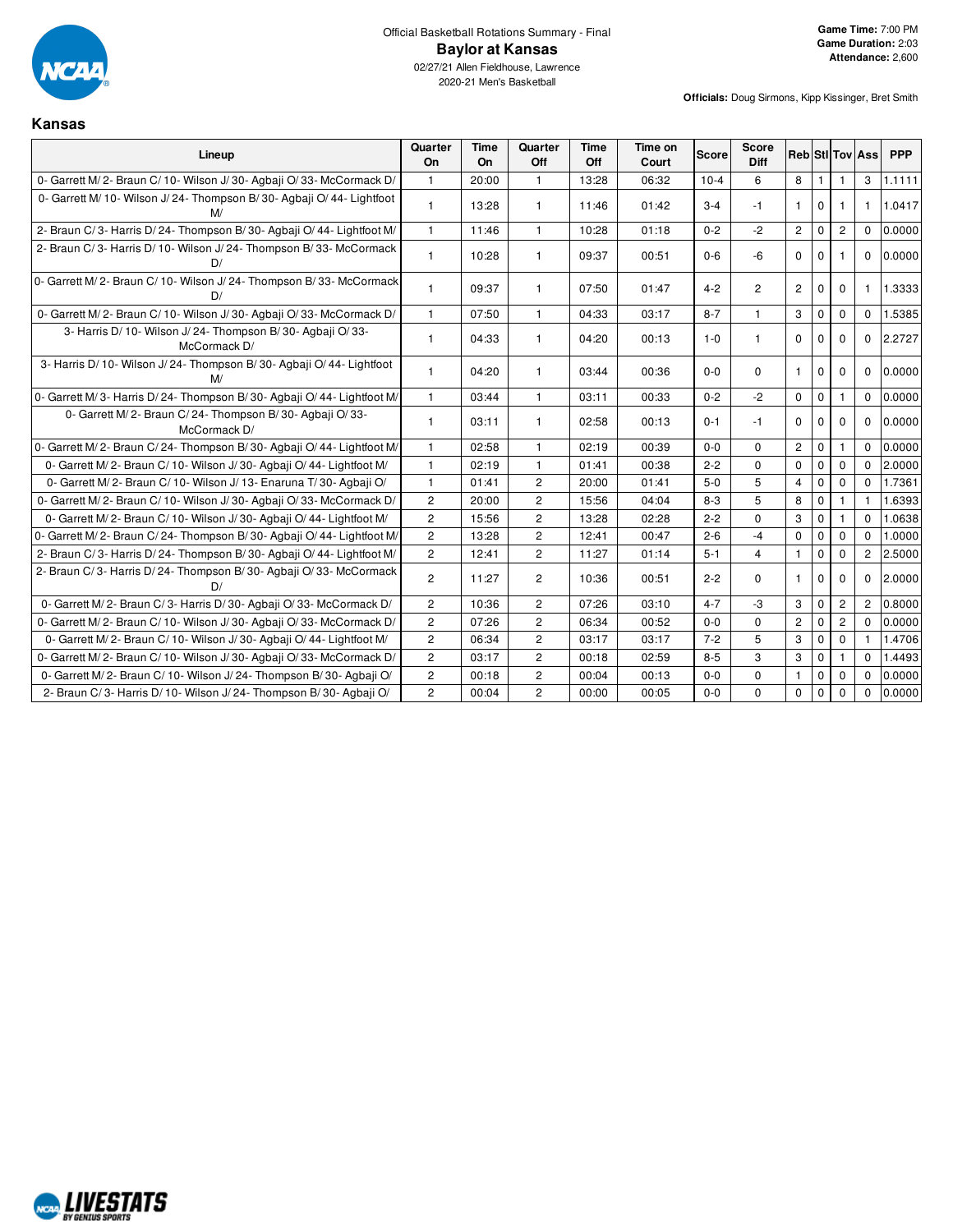

| <b>Baylor</b>                                                                      |       |              |                   |         |                |                |          |              |            |
|------------------------------------------------------------------------------------|-------|--------------|-------------------|---------|----------------|----------------|----------|--------------|------------|
| Lineup                                                                             | Time  | <b>Score</b> | <b>Score Diff</b> | Pts/Min | Reb Stl Tov    |                |          | Ass          | <b>PPP</b> |
| 10- Flagler A/11- Vital M/12- Butler J/31- Teague M/45- Mitchell D/                | 09:08 | $20-17$      | 3                 | 2.1898  | 9              |                | $\Omega$ | 5            | 1.3661     |
| 0- Thamba F/ 11- Vital M/ 12- Butler J/ 31- Teague M/ 45- Mitchell D/              | 08:58 | $12 - 13$    | -1                | 1.3383  | 8              | $\mathbf 0$    | $\Omega$ | $\Omega$     | 1.0309     |
| 0- Thamba F/4- Cryer L/10- Flagler A/31- Teague M/45- Mitchell D/                  | 03:44 | $5 - 7$      | $-2$              | 1.3393  | 3              |                | $\Omega$ |              | 0.7764     |
| 10- Flagler A/12- Butler J/23- Tchamwa Tchatchoua J/24- Mayer M/45- Mitchell D/    | 03:35 | $2 - 7$      | -5                | 0.5581  |                | $\mathbf 0$    | $\Omega$ | 0            | 0.5000     |
| 0- Thamba F/ 10- Flagler A/ 12- Butler J/ 31- Teague M/ 45- Mitchell D/            | 03:31 | $2 - 3$      | -1                | 0.5687  | 3              | $\overline{2}$ |          | 0            | 0.2857     |
| 0- Thamba F/10- Flagler A/11- Vital M/31- Teague M/45- Mitchell D/                 | 02:52 | $4 - 4$      | 0                 | 1.3953  | $\overline{c}$ |                |          | 2            | 0.8000     |
| 10- Flagler A/11- Vital M/23- Tchamwa Tchatchoua J/31- Teague M/45- Mitchell D/    | 02:15 | $8 - 3$      | 5                 | 3.5556  |                | $\Omega$       | $\Omega$ | 2            | 2.0000     |
| 4- Cryer L/ 12- Butler J/ 23- Tchamwa Tchatchoua J/ 31- Teague M/ 45- Mitchell D/  | 01:36 | $2 - 5$      | -3                | 1.2500  | 0              | $\Omega$       | $\Omega$ | 0            | 1.0000     |
| 4- Cryer L/11- Vital M/12- Butler J/23- Tchamwa Tchatchoua J/31- Teague M/         | 01:14 | $1 - 5$      | $-4$              | 0.8108  | 0              | $\Omega$       | $\Omega$ | 0            | 0.6944     |
| 10- Flagler A/11- Vital M/12- Butler J/23- Tchamwa Tchatchoua J/31- Teague M/      | 01:04 | $0 - 2$      | $-2$              | 0.0000  | $\Omega$       | $\Omega$       |          | $\Omega$     | 0.0000     |
| 11- Vital M/ 12- Butler J/ 23- Tchamwa Tchatchoua J/ 31- Teague M/ 45- Mitchell D/ | 00:45 | $0 - 2$      | $-2$              | 0.0000  | $\Omega$       | $\Omega$       | $\Omega$ | 0            | 0.0000     |
| 10- Flagler A/11- Vital M/24- Mayer M/31- Teague M/45- Mitchell D/                 | 00:44 | $0 - 2$      | $-2$              | 0.0000  |                | $\mathbf 0$    | $\Omega$ | <sup>0</sup> | 0.0000     |
| 0- Thamba F/10- Flagler A/24- Mayer M/31- Teague M/45- Mitchell D/                 | 00:24 | $2 - 0$      | 2                 | 5.0000  | $\Omega$       | $\mathbf 0$    | $\Omega$ | $\Omega$     | 2.0000     |
| 10- Flagler A/11- Vital M/23- Tchamwa Tchatchoua J/24- Mayer M/45- Mitchell D/     | 00:10 | $0 - 1$      | -1                | 0.0000  | $\Omega$       | $\Omega$       | $\Omega$ |              | 0.0000     |